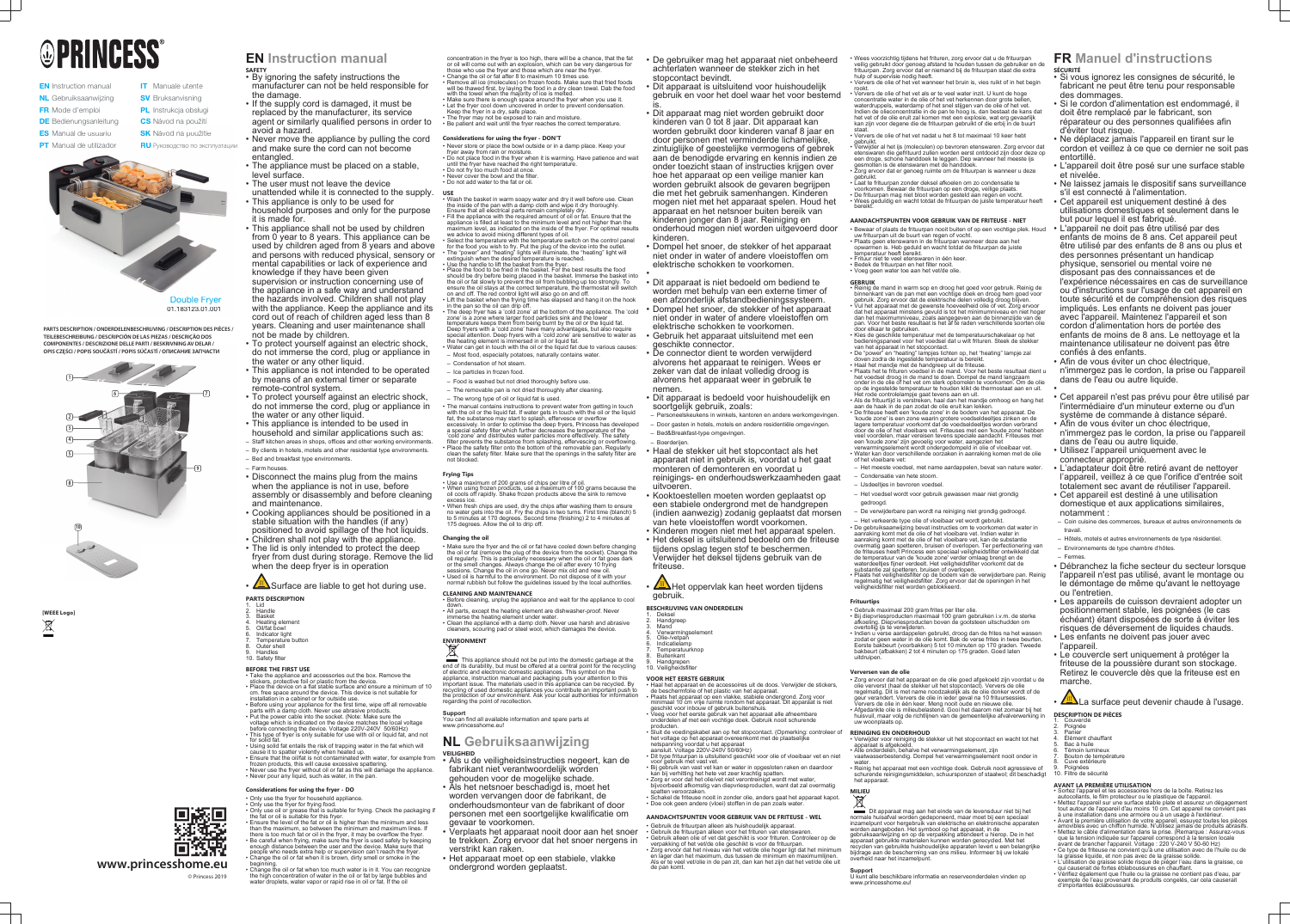• N'utilisez jamais la friteuse sans huile ou graisse car cela

- endommagerait l'appareil. • Ne versez pas de liquide, comme de l'eau, dans la cuve.
- 

# **Considérations d'usage de la friteuse - À FAIRE**

- N'utilisez cette friteuse qu'en tant qu'appareil électroménager. • N'utilisez cette friteuse que pour frire des aliments.
- N'utilisez que de l'huile ou de la graisse qui convient à la friture. Vérifiez sur l'emballage si la graisse ou l'huile convient à cette friteuse.
- Vérifiez si le niveau de graisse ou d'huile se situe entre la ligne du minimum et la ligne du maximum. S'il y a trop de graisse ou d'huile dans a friteuse, elle peut déborder. • Soyez prudent en utilisant la friteuse, assurez-vous d'être à une

#### distance suffisante. Assurez-vous que les personnes qui ont besoin d'aide ou de surveillance ne puissent pas accéder à la friteuse. • Changez l'huile ou la graisse si elle est brune, si elle sent mauvais ou si

- de la fumée se dégage à l'allumage. • Changez l'huile ou la graisse quand elle contient trop d'eau. Si l'huile ou
- la graisse fait de grandes bulles, des gouttelettes d'eau, de la vapeur d'eau ou si elle augmente rapidement, cela signifie qu'elle contient beaucoup d'eau. Si la concentration d'huile dans la friteuse est trop élevée, alors il y a un risque que la graisse ou l'huile explose, ce qui peut être très dangereux pour les utilisateurs de la friteuse et les personnes à proximité.
- Changez l'huile ou la graisse toutes les 8 à 10 utilisations. • Retirez toute la glace (agrégats) sur les aliments congelés. Vérifiez que les aliments sont bien décongelés avant de les frire, en les étalant sur un torchon sec et propre. Tamponnez les aliments avec le torchon quand le gros de la glace a fondu.
- Vérifiez qu'il y a assez d'espace autour de la friteuse quand vous
- l'utilisez. • Laissez la friteuse refroidir sans le couvercle afin d'éviter la
- condensation. Rangez la friteuse dans un endroit sec et sûr.
- La friteuse ne doit pas être exposée à la pluie et à l'humidité. • Soyez patient et attendez que la friteuse atteigne la bonne température.

### **Considérations d'usage de la friteuse - À ÉVITER**

- Ne rangez et ne posez jamais la cuve à l'extérieur ou dans un endroit humide. • Ne mettez pas d'aliment dans la friteuse pendant qu'elle chauffe.
- Ne faites pas frire trop d'aliments à la fois.
- Ne couvrez jamais la cuve et le filtre.

# • N'ajoutez pas d'eau dans la graisse ou dans l'huile

Cet appareil ne doit pas être jeté avec les déchets ménagers à la fin de sa durée de vie, il doit être remis à un centre de recyclage pour les appareils électriques et électroniques. Ce symbole sur l'appareil, le manuel d'utilisation et l'emballage attire votre attention sur un point important. Les matériaux utilisés dans cet appareil sont recyclables. En recyclant vos appareils, vous contribuez de manière significative à la protection de notre environnement. Renseignez-vous auprès des autorités locales pour connaître les centres de collecte des déchets.

- **UTILISATION** • Lavez le panier à l'eau chaude savoneuse puis séchez-la bien avant utilisation. Nettoyez l'intérieur avec un torchon humide puis essuyez complètement l'intérieur. Assurez-vous que toutes les pièces électriques
- restent entièrement sèches. • Remplissez l'appareil avec la quantité nécessaire d'huile ou de graisse. Vérifiez que le niveau d'huile ou de graisse dans l'appareil est entre le minimum et le maximum, comme indiqué à l'intérieur de la friteuse. Pour
- obtenir la meilleure performance, nous recommandons d'éviter de mélanger différents types d'huile. • Sélectionnez la température avec le thermostat du panneau de
- commande pour l'aliment à frire. Branchez la fiche de l'appareil dans une prise électrique. • Les voyants d'alimentation et de chauffage s'allumeront, et le voyant de
- chauffage s'éteindra quand la température de consigne est atteinte. • Utilisez la poignée pour soulever le panier de la friteuse.
- Placez les aliments à frire dans le panier. Pour obtenir la meilleure performance, les aliments doivent être secs avant d'être mis dans le panier. Immergez doucement le panier dans l'huile ou la graisse pour éviter que l'huile ne fasse trop de bulles. Pour que l'huile reste à la bonne température, le thermostat s'activera et se désactivera. Le voyant lumineux rouge s'allumera et s'éteindra aussi.
- Soulevez le panier quand la durée de friture est écoulée et accrochez-le par la fixation sur la cuve pour que l'huile puisse s'égoutter. Le fond de la friteuse comporte une 'zone froide'. Dans la 'zone froide', les particules d'aliments les plus grandes coulent et la température inférieure les empêchent de brûler dans l'huile ou la graisse liquide. Les friteuses comportant une 'zone froide' présentent divers avantages mais requièrent également un surcroît d'attention. Les friteuses comportant une 'zone froide' sont sensibles à l'humidité car l'élément chauffant est plongé dans l'huile ou la graisse liquide.
- De l'eau peut entrer en contact avec l'huile ou la graisse liquide pour diverses raisons : – La plupart des aliments, spécialement les pommes de terre,
- contiennent naturellement de l'eau.
- Condensation de vapeur chaude.
- Particules de glace sur les aliments surgelés.
- Les aliments sont nettoyés mais pas suffisamment séchés avant utilisation.
- 
- La cuve amovible n'est pas suffisamment séchée après le nettoyage. – Un type d'huile ou de graisse liquide erroné est employé. • Le manuel contient des instructions permettant d'éviter le contact de l'eau avec l'huile ou la graisse liquide. Si l'eau entre en contact avec l'huile ou la graisse liquide, la substance peut provoquer des éclaboussures, entrer en effervescence ou déborder. Afin d'optimiser les friteuses, Princess a développé un filtre de sécurité spécial pour réduire encore la température de la 'zone froide' et distribuer plus efficacement es particules d'eau. Le filtre de sécurité empêche la substance de
- provoquer des éclaboussures, d'entrer en effervescence et de déborder. • Placez le filtre de sécurité au fond de la cuve amovible. Nettoyez régulièrement le filtre de sécurité. Vérifiez que les ouvertures du filtre de sécurité ne sont pas bouchées.

#### **Astuces**

- Utilisez un maximum de 200 grammes d'aliments en morceaux par litre d'huile.
- Avec des produits congelés, utilisez un maximum de 100 grammes car l'huile refroidira rapidement. Secouez les produits congelés au-dessus de l'évier pour faire tomber l'excès de glace.
- Quand vous utilisez des aliments frais en morceaux, séchez-les après lavage pour qu'ils n'ajoutent pas d'eau dans l'huile. Faites fire les aliments en morceaux en deux bains. Le premier bain (pour blanchir) entre 5 et 5 minutes à 170 degrés. Le deuxième bain (finition) entre 2 et 4 minutes à 175 degrés. Laissez égoutter l'huile.

#### **Changer l'huile**

- Assurez-vous que la friteuse et l'huile ou la graisse ont refroidi avant de changer l'huile ou la graisse (débranchez la fiche d'alimentation de la prise électrique). Changez l'huile régulièrement. Cela est particulièrement nécessaire quand l'huile ou la graisse devient foncée ou quand elle sent mauvais. Changez systématiquement l'huile toutes les 10 utilisations. Changez toute l'huile à la fois. Ne mélangez jamais de l'huile propre avec de l'huile usée.
- L'huile usagée est nuisible à l'environnement. Ne la jetez pas avec les déchets ménagers, suivez les directives des autorités locales.

#### **NETTOYAGE ET MAINTENANCE** • Avant le nettoyage, débranchez l'appareil et attendez qu'il refroidisse.

- Toutes les pièces, à l'exception de l'élément chauffant, sont lavables en lave-vaisselle. Ne plongez jamais l'élément chauffant dans l'eau. • Nettoyez l'appareil avec un chiffon humide. N'utilisez pas de produits
- nettoyants agressifs ou abrasifs, de tampons à récurer ou de laine de verre, ceux-ci pourraient endommager l'appareil.

# **ENVIRONNEMENT**

# $\boxtimes$

• Befüllen Sie das Gerät mit der erforderlichen Öl- oder Fettmenge. Stellen Sie sicher, dass das Gerät mindestens bis zum Minimum und nicht höher als bis zum Maximum befüllt ist, was Sie an der Innenseite der Fritteuse ablesen können. Wir empfehlen für optimale Ergebnisse,

**Support** Vous retrouvez toutes les informations et pièces de rechange sur www.princesshome.eu !

> • Verwenden Sie den Griff, um den Korb aus der Fritteuse zu heben. • Legen Sie das Frittiergut in den Korb. Für die besten Ergebnisse sollten die Lebensmittel trocken in den Korb gelegt werden. Tauchen Sie den Korb langsam in das Öl oder Fett, um eine zu starkes Sprudeln zu vermeiden. Der Thermostat wird sich ein- und ausschalten, um die korrekte Temperatur zu gewährleisten. Die rote Kontrollleuchte s

# **DE Bedienungsanleitung**

- **SICHERHEIT** Bei Nichtbeachtung der Sicherheitshinweise kann der Hersteller nicht für Schäden haftbar gemacht werden.
- Ist das Netzkabel beschädigt, muss es vom Hersteller, dem Kundendienst oder ähnlich qualifizierten Personen ersetzt werden, um Gefahren zu vermeiden.
- Bewegen Sie das Gerät niemals durch Ziehen am Kabel, und stellen Sie sicher, dass sich das Kabel nicht verwickelt.
- Das Gerät muss auf einer ebenen, stabilen Fläche platziert werden.
- Das Gerät darf nicht unbeaufsichtigt bleiben, während es am Netz angeschlossen ist.
- Dieses Gerät darf nur für den Haushaltsgebrauch und nur für den Zweck benutzt werden, für den es hergestellt wurde.
- Dieses Gerät darf nicht von Kindern bis zu 8 Jahren verwendet werden. Dieses Gerät darf von Kindern ab 8 Jahren und von Personen mit eingeschränkten körperlichen, sensorischen oder geistigen Fähigkeiten oder einem Mangel an Erfahrung und Kenntnissen verwendet werden, sofern diese Personen beaufsichtigt oder über den sicheren Gebrauch des Geräts unterrichtet wurden und die damit verbundenen Gefahren verstanden haben. Kinder dürfen mit dem Gerät nicht spielen. Halten Sie das Gerät und sein Anschlusskabel außerhalb der Reichweite von Kindern unter 8 Jahren. Reinigungs- und Wartungsarbeiten dürfen nicht von Kindern ausgeführt werden.
- Tauchen Sie zum Schutz vor einem Stromschlag das Kabel, den Stecker oder das Gerät niemals in Wasser oder sonstige Flüssigkeiten.
- • Das Gerät darf nicht mit einem externen Timer oder separaten Fernbedienungssystem betrieben werden.
- Tauchen Sie zum Schutz vor einem Stromschlag das Kabel, den Stecker oder das Gerät niemals in Wasser oder sonstige Flüssigkeiten.
- Verwenden Sie das Gerät nur mit dem passenden Stecker.
- Vor der Reinigung des Geräts muss der Netzstecker gezogen werden. Bitte stellen Sie sicher, dass der Eingang vor der
- Wiederverwendung komplett trocken ist. • Dieses Gerät ist dazu bestimmt, im Haushalt und ähnlichen Anwendungen verwendet zu werden, wie beispielsweise:
- In Küchen für Mitarbeiter in Läden, Büros und anderen gewerblichen Bereichen.
- Von Kunden in Hotels, Motels und anderen Wohneinrichtungen. – In Frühstückspensionen.
- In Gutshäusern.
- Ziehen Sie den Netzstecker aus der Wandsteckdose, wenn das Gerät nicht gebraucht wird, sowie vor der Zerlegung bzw. dem Zusammenbau und vor der Reinigung und Pflege.
- Das Kochgerät muss in stabiler Lage mit Griffen (wenn vorhanden), die so positioniert sind, dass ein Verschütten von heißen Flüssigkeiten vermieden wird, aufgestellt werden.
- Kinder dürfen mit dem Gerät nicht spielen.
- Die Abdeckung dient nur dazu, die Fritteuse während der Aufbewahrung gegen Staub zu schützen. Entfernen Sie die Abdeckung, wenn Sie die Fritteuse benutzen möchten.
- **ALD**ie Oberfläche kann beim Gebrauch heiß werden.
- Ziehen Sie vor der Reinigung den Netzstecker und warten Sie, bis das
- Gerät abgekühlt ist. • Alle Teile, außer dem Heizelement, sind spülmaschinengeeignet. Tauchen Sie das Heizelement niemals in Wasser. • Reinigen Sie das Gerät mit einem feuchten Tuch. Verwenden Sie niemals scharfe oder scheuernde Reiniger, Topfreiniger oder Stahlwolle.

### **TEILEBESCHREIBUNG**

- Deckel 2. Griff
- **Korb** Heizelemen

# 5. Öl-/Fettwanne

- 6. Kontrolllampe
- 7. Temperaturschalter 8. Außengehäuse
- **Griffe** 10. Sicherheitsfilter

- **VOR DER ERSTEN INBETRIEBNAHME** Nehmen Sie das Gerät und das Zubehör aus der Verpackung. Entfernen Sie die Aufkleber, die Schutzfolie oder das Plastik vom Gerät. • Stellen Sie das Gerät auf eine ebene und stabile Fläche und halten Sie einen Abstand von mindestens 10 cm um das Gerät herum ein. Dieses
- Gerät ist nicht für den Anschluss oder die Verwendung in einem Schrank oder im Freien geeignet. • Wischen Sie vor der ersten Inbetriebnahme des Geräts alle abnehmbaren Teile mit einem feuchten Tuch ab. Verwenden Sie
	-
- niemals Scheuermittel. Stecken Sie den Stecker des Netzkabels in die Steckdose. (Hinweis: Stellen Sie vor dem Anschließen des Geräts sicher, dass die auf dem Gerät angegebene Netzspannung mit der örtlichen Spannung übereinstimmt. Spannung 220V-240 V 50/60 Hz
- Dieser Fritteusetyp ist nur für die Verwendung von Öl oder Flüssigfett, nicht aber von festem Fett geeignet. • Bei der Verwendung von festem Fett besteht das Risiko von
- Wassereinschlüssen im Fett, was bei der Erhitzung zu übermäßigem Spritzen führt. • Stellen Sie ebenfalls sicher, dass das Öl/Fett nicht mit Wasser, z. B. aus
- Gefrierprodukten versetzt ist, da dies ebenfalls zu übermäßigem Spritzen führen kann. • Verwenden Sie die Fritteuse niemals ohne Öl oder Fett, da dies zu
- Geräteschäden führt.
- Tapa ....<br>Asa
- Cesta 4. Elemento calefactor
- Depósito del aceite/grasa 6. Indicador luminoso
- Botón de temperatura Cubierta exterior
- Pegas 10. Filtro de seguridad

• Gießen Sie niemals irgendeine Flüssigkeit, z. B. Wasser, in die Wanne.

#### **Was beim Gebrauch des Frittiergeräts zu berücksichtigen ist - WAS ZU TUN IST**

- Verwenden Sie die Fritteuse nur als Haushaltsgerät.
- Verwenden Sie die Fritteuse nur zum Frittieren von Lebensmitteln. • Verwenden Sie nur Öl oder Fett, das zum Frittieren geeignet ist. Überprüfen Sie die Verpackung, ob das Fett oder Öl für diese Fritteuse
- geeignet ist. • Stellen Sie sicher, dass der Öl- oder Fettstand über dem Minimum und unter dem Maximum liegt, also zwischen den Minimum- und Maximumanzeigen. Falls sich der in der Fritteuse zu viel Öl oder Fett
- befindet, kann das zum Überlaufen der Fritteuse führen. • Lassen Sie beim Frittieren Vorsicht walten und stellen Sie sicher, sich zwischen dem Gerät und dem Nutzer ein ausreichender Sicherheitsabstand befindet. Stellen Sie sicher, dass Personen, die
- Aufsicht oder Hilfe benötigen, außer Reichweite der Fritteuse bleiben. • Wechseln Sie das Öl oder Fett, wenn es braun oder schmutzig ist oder unangenehm riecht oder beim Frittierbeginn Rauch absondert.
- Wechseln Sie das Öl oder Fett, wenn sich zu viel Wasser darin befindet. Die zu hohe Wasserkonzentration im Öl oder Fett können Sie daran erkennen, dass große Blasen oder Wassertröpfchen aufsteigen, Wasserdampf entweicht oder der Öl- oder Fettstand sich sehr schnell erhöht. Falls die Wasserkonzentration in der Fritteuse zu hoch ist,
- besteht das Risiko, dass das Fett oder Öl explosionsartig herausschießt, was für den Nutzer und die umstehenden Personen sehr gefährlich ist. • Wechseln Sie nach 8 bis maximal 10 Einsätzen das Öl oder Fett.
- Entfernen Sie von gefrorenen Lebensmitteln alle Eisreste. Stellen Sie sicher, dass gefrorene Lebensmittel zuerst aufgetaut werden, indem Sie diese in ein trockenes, sauberes Tuch legen. Tupfen Sie die Lebensmittel mit dem Tuch ab, wenn ein großer Teil des Eises geschmolzen ist.
- Stellen Sie sicher, dass bei der Verwendung der Fritteuse um diese ein ausreichender Abstand zu anderen Gegenständen gewährleistet ist.
- Lassen Sie die Fritteuse ohne Abdeckung abkühlen, um Kondensation zu verhindern. Lagern Sie die Fritteuse an einem trockenen, sicheren Ort.
- Halten Sie Ihre Fritteuse von Regen oder Feuchtigkeit fern. • Warten Sie immer, bis die Fritteuse die korrekte Temperatur erreicht hat.

**Was beim Gebrauch des Frittiergeräts zu berücksichtigen ist - WAS**

**ZU UNTERLASSEN IST**

• Lagern Sie die Wanne niemals im Freien oder an einem feuchten Ort. • Legen Sie beim Aufwärmen der Fritteuse keine Lebensmittel in die

Wanne.

• Frittieren Sie niemals eine zu große Menge auf einmal. • Decken Sie niemals die Wanne oder den Filter ab. • Geben Sie kein Wasser zum Öl oder Fett.

**GEBRAUCH**

• Reinigen Sie den Korb in warmem Seifenwasser und trocknen Sie ihn gut vor der Verwendung. Reinigen Sie das Innere der Pfanne mit einem feuchten Tuch und trocknen Sie es gut ab. Stellen Sie sicher, dass alle

elektrischen Teile vollständig trocken bleiben.

dass keine verschiedenen Öltypen gemischt werden.

• Wählen Sie mit dem Temperaturschalter am Bedienfeld die Temperatur für die Speisen aus, die Sie frittieren möchten. Stecken Sie den

Netzstecker des Geräts in die Netzsteckdose.

• Die Kontrollleuchten "Betrieb" und "Aufheizen" leuchten, die Kontrollleuchte "Heizen" erlischt, sobald die gewünschte Temperatur

erreicht ist.

sich auch ein und aus.

• Heben Sie den Korb aus der Wanne, wenn die Frittierzeit erreicht ist, und hängen Sie ihn auf den Haken über die Wanne, damit das Öl

abtropfen kann.

• Die Fritteuse weist unten im Gerät eine 'Kaltzone' auf. Die 'Kaltzone' ist eine Zone, in der größere Speisepartikel versinken. Die niedrigere Temperatur sorgt dafür, dass diese Partikel nicht vom Öl oder Flüssigfett verbrannt werden. Fritteusen mit einer 'Kaltzone' haben viele Vorteile, bedürfen allerdings auch besonderer Aufmerksamkeit. Fritteusen mit einer 'Kaltzone' reagieren empfindlich auf Wasser, da das Heizelement

• Aus verschiedenen Gründen kann Wasser mit dem Öl oder Flüssigfett in

in Öl oder Flüssigfett eingetaucht ist.

Berührung kommen:

Wasser

aetrocknet

– Die meisten Speisen, besonders Kartoffeln, enthalten naturgemäß

– Kondensation von heißem Dampf. – Eispartikel in gefrorenem Lebensmittel.

– Die Speise wurde vor dem Gebrauch gewaschen aber nicht gründlich

• Das Handbuch enthält Anweisungen darüber, wie verhindert wird, dass Wasser mit dem Öl oder Flüssigfett in Berührung kommt. Falls Wasser mit dem Öl oder Flüssigfett in Berührung kommt, kann die Substanz spritzen, übersprudeln oder überlaufen. Um Fritteusen zu optimier hat Princess einen speziellen Sicherheitsfilter entwickelt, der die Temperatur der 'Kaltzone' weiter herabsetzt und Wasserpartikel wirksamer verteilt. Der Sicherheitsfilter verhindert, dass die Substanz

– Die herausnehmbare Wanne wurde nach der Reinigung nicht

gründlich getrocknet.

– Es wurde das falsche Öl oder Flüssigfett verwendet.

verspritzt, übersprudelt oder überläuft.

• Legen Sie den Sicherheitsfilter auf den Boden der herausnehmbaren Wanne. Reinigen Sie regelmäßig den Sicherheitsfilter. Vergewissern Sie sich, dass die Öffnungen im Sicherheitsfilter nicht verstopft sind.

## **Frittiertipps**

- Verwenden Sie pro Liter Öl nur 200 g Pommes Frites. • Falls Sie gefrorene Produkte frittieren möchten, verwenden Sie nur 100 g, da sich das Öl sehr schnell abkühlt. Schütteln Sie gefrorene Produkte
- über der Spüle, um überschüssiges Eis zu entfernen. • Falls Sie frische Pommes Frites verwenden, trocken Sie diese nach dem Waschen ab, um zu vermeiden, dass Wasser in das Öl gelangt. Frittieren Sie die Pommes Frites in zwei Durchgängen. Blanchieren Sie diese zuerst 5 bis 7 Minuten bei 170 °C. Anschließend 2 bis 4 Minuten bei 175 °C fertig frittieren. Warten Sie, bis das Öl abgetropft ist.

# **Austaschen des Öls**

• Stellen Sie sicher, dass sich die Fritteuse und das Öl oder Fett abgekühlt haben, bevor Sie das Öl oder Fett austauschen (Ziehen Sie den Netzstecker aus der Netzsteckdose). Wechseln Sie das Öl regelmäßig. Das ist besonders wichtig, wenn das Öl oder Fett dunkel geworden ist oder sich der Geruch geändert hat. Tauschen Sie das Öl immer nach 10 Frittierdurchgängen aus. Tauschen Sie das Öl immer vollständig aus. Mischen Sie niemals altes mit neuem Öl. • Gebrauchtes Öl ist umweltschädlich. Geben Sie es niemals in den normalen Hausmüll, sondern folgen Sie den Richtlinien der Ortsbehörden.

## **REINIGUNG UND PFLEGE**

Dies würde das Gerät beschädigen.

# **UMWELT**

Dieses Gerät darf am Ende seiner Lebenszeit nicht im Hausmüll entsorgt werden, sondern muss an einer Sammelstelle für das Recycelr von elektrischen und elektronischen Haushaltsgeräten abgegeben werden. Das Symbol auf dem Gerät, in der Bedienungsanleitung und auf der Verpackung macht Sie auf dieses wichtige Thema aufmerksam. Die in diesem Gerät verwendeten Materialien können recycelt werden. Durch das Recyceln gebrauchter Haushaltsgeräte leisten Sie einen wichtigen Beitrag zum Umweltschutz. Fragen Sie Ihre örtliche Behörde nach Informationen über eine Sammelstelle.

### **Support**

Sämtliche verfügbaren Informationen und Ersatzteile finden Sie unter www.princesshome.eu!

# **ES Manual de instrucciones SEGURIDAD**

• Si ignora las instrucciones de seguridad, eximirá al fabricante de toda responsabilidad por posibles daños.

• Si el cable de alimentación está dañado, corresponde al fabricante, al representante o a una persona de cualificación similar su reemplazo para evitar peligros.

• Nunca mueva el aparato tirando del cable y asegúrese de que no se pueda enredar con el cable.

• El aparato debe colocarse sobre una superficie estable y nivelada.

• El usuario no debe dejar el dispositivo sin supervisión mientras esté conectado a la alimentación.

• Este aparato se debe utilizar únicamente para el uso doméstico y sólo para las funciones para las que se ha diseñado.

• Este aparato no debe ser utilizado por niños de 0 a 8 años. Este aparato puede ser utilizado por niños a partir de los 8 años y por personas con capacidades físicas, sensoriales o

mentales reducidas, o que no tengan experiencia ni conocimientos, sin son

supervisados o instruidos en el uso del aparato de forma segura y entienden los riesgos implicados. Los niños no pueden jugar con el aparato. Mantenga el aparato y el cable fuera del alcance de los niños menores de 8 años. Los niños no podrán realizar la limpieza ni el

mantenimiento reservado al usuario. • Para protegerse contra una descarga eléctrica, no sumerja el cable, el enchufe ni el aparato en el agua o cualquier otro líquido.

•

• Este aparato no está diseñado para funcionar con un temporizador externo o sistema de control remoto independiente.

• Para protegerse contra una descarga eléctrica, no sumerja el cable, el enchufe ni el aparato en el agua o cualquier otro líquido.

• Use exclusivamente el conector adecuado. • El conector debe extraerse antes de limpiar el aparato, asegúrese de que la toma esté totalmente seca antes de volver a usar la unidad.

• Este aparato se ha diseñado para el uso en el hogar y en aplicaciones similares, tales como: – Zonas de cocina para el personal en tiendas, oficinas y otros entornos de trabajo.

– Clientes en hoteles, moteles y otros entornos de tipo residencial. – Entornos de tipo casa de huéspedes.

– Granjas.

- Desconecte el enchufe de la red eléctrica cuando el aparato no esté en uso, antes del montaje o el desmontaje y antes de la limpieza y el mantenimiento.
- Los aparatos de cocción deben colocarse en una posición estable con las asas (si las tiene) colocadas para evitar el derrame de líquidos calientes.
- Los niños no pueden jugar con el aparato. • La tapa solo sirve para proteger la freidora del polvo durante el almacenamiento. Retire la tapa cuando la freidora esté funcionando
- ∠≝∆La superficie puede calentarse durante el uso.

# **DESCRIPCIÓN DE LOS COMPONENTES**

# **ANTES DEL PRIMER USO**

- Saque el aparato y los accesorios de la caja. Quite los adhesivos, la lámina protectora o el plástico del dispositiv • Coloque el dispositivo sobre una superficie plana estable y asegúrese de tener un mínimo de 10 cm de espacio libre alrededor del mismo. Este dispositivo no es apropiado para ser instalado en un armario o para el uso en exteriores.
- Antes de utilizar el aparato por primera vez, pase un paño húmedo por todas las piezas desmontables. Nunca utilice productos abrasivos. • Conecte el cable de alimentación a la toma de corriente. (Nota: Asegúrese de que el voltaje indicado en el dispositivo coincide con el voltaje local antes de conectar el dispositivo. Voltaje 220V-240V 50/60Hz)
- En este tipo de freidora sólo se puede utilizar aceite o grasa líquida, no admite grasa sólida. • El uso de este tipo de grasa presenta el riesgo de que se atrape agua
- en la misma y al calentarse salpique violentamente. • Asegúrese también de que el aceite o la grasa no estén contaminados con agua proveniente, por ejemplo, de productos congelados, ya que salpicará demasiado.
- $\cdot$  No $\,$ utilice nunca la freidora sin aceite o grasa ya que esto dañará el $\,$ aparato.
- No vierta ningún líquido, como por ejemplo agua, en la máquina.

## **Consideraciones de uso de la freidora - COSAS QUE HACER**

- Utilice la freidora sólo para el uso doméstico.
- Utilice la freidora sólo para el freír alimentos. • Utilice sólo aceite o grasa que sean apropiados para freír. Compruebe si el aceite o la grasa son apropiados para esta freidora en su embalaje correspondiente.
- Asegúrese de que el nivel de aceite o grasa es superior al mínimo e inferior al máximo, o sea, que está entre las líneas de máximo y mínimo. Si hay demasiado aceite o grasa en la freidora, puede que rebose el aparato.
- Tenga cuidado al freír, asegúrese de que la freidora se utiliza de manera segura y se mantiene la suficiente distancia entre el usuario y el aparato. Asegúrese de que las personas que necesiten ayuda o supervisión no pueden alcanzar la freidora.
- Cambie el aceite o la grasa cuando se vuelvan marrones, huelan mal o produzcan humo al principio. • Cambie el aceite o la grasa cuando contengan demasiada agua. La alta
- concentración de agua en el aceite o en la grasa se puede reconocer por la presencia de grandes burbujas y gotas de agua, vapor de agua o el ascenso rápido del aceite o la grasa. Si la concentración de agua en la freidora es demasiado elevada, existirá la posibilidad de que el aceite o la grasa sean expulsados de la freidora por una explosión y esto puede ser muy peligroso para los usuarios y cualquier persona que se encuentre cerca del aparato.
- Cambie el aceite o la grasa después de 8 o un máximo de 10 usos. • Elimine todo el hielo (moléculas) de los alimentos congelados. Asegúrese de que los alimentos se han descongelado bien antes de freírlos, y colóquelos sobre un palo limpio y seco. Golpee suavemente los alimentos con el paño cuando la mayor parte del hielo se haya derretido.
- Asegúrese de que hay suficiente espacio alrededor de la freidora cuando vaya a utilizarla. • Deje la freidora destapada para que se enfríe y así evitar la
- condensación. Mantenga la freidora en un lugar seco y seguro. • Mantenga la freidora alejada de la lluvia o la humedad.
- Tenga paciencia y espere hasta que la freidora alcance la temperatura adecuada.

### **Consideraciones de uso de la freidora - COSAS QUE NO HAY QUE HACER**

- No guarde ni coloque el depósito nunca en el exterior o en un lugar húmedo. Mantenga la freidora alejada de la lluvia o la humedad.
- No ponga comida en la freidora mientras se está calentando. Tenga paciencia y espere hasta que la freidora alcance la temperatura
- adecuada.
- No fría demasiada comida a la vez. • No cubra nunca el depósito ni el filtro.
- No añada agua al aceite o la grasa.

**USO** • Limpie la cesta en agua templada con jabón y séquela bien ante de utilizarla. Limpie el interior de la freidora con un paño húmedo y séquelo completamente. Asegúrese de que las partes eléctricas estén completamente secas.

- Llene el aparato con la cantidad necesaria de aceite o grasa. Asegúrese de que el aparato se llena al menos hasta el nivel mínimo y por debajo del nivel máximo, tal y como se indica en el interior de la freidora. Recomendamos evitar la mezcla de diferentes tipos de aceites para obtener resultados óptimos.
- Seleccione la temperatura con el interruptor de temperatura del panel de control según el alimento que vaya a freir. Conecte el enchufe del aparato a la red de suministro.
- Las luces de "encendido" y "calentamiento" se iluminarán, la luz de "calentamiento" se apagará cuando se alcance la temperatura deseada. • Utilice el asa para sacar la cesta de la freidora.
- Coloque la comida que desea freír en la cesta. Los alimentos deberán estar secos antes de colocarlos en la cesta para obtener resultados óptimos. Sumerja la cesta lentamente en el aceite o la grasa para evitar que burbujeen con demasiada fuerza. Para asegurarse de que el aceite permanece a la temperatura correcta, el termostato se encenderá y se apagará. El piloto de control rojo también se encenderá y apagará.
- Alce la cesta cuando haya transcurrido el tiempo necesario y cuélguela del gancho de la freidora de manera que se pueda escurrir el aceite. • La freidora tiene una 'zona fría' en la parte inferior del aparato. La 'zona fría' es una zona en la que se hunden las partículas de alimentos de mayor tamaño y la temperatura más baja evita que sean quemadas por el aceite o la grasa líquida. Las freidoras con una 'zona fría' tienen

numerosas ventajas, pero también requieren especial atención. Las freidoras con una 'zona fría' son sensibles al agua ya que el elemento calefactor está sumergido en aceite o grasa líquida. • El agua puede entrar en contacto con el aceite o la grasa líquida debido a varias causas:

- La mayor parte de los alimentos, especialmente las patatas,
- contienen agua de forma natural. – Condensación de vapor caliente.
- Partículas de hielo en alimentos congelados.
- El agua se aclara pero no se seca bien antes del uso.
- La cubeta desmontable no se seca bien después de la limpieza. – Se utiliza el tipo incorrecto de aceite o grasa líquida.
- El manual contiene instrucciones para evitar que el agua entre en contacto con el aceite o la grasa líquida. Si entra agua en contacto con el aceite o la grasa líquida, la sustancia puede empezar a salpicar, producir efervescencia o rebosar en exceso. Para optimizar las
- freidoras, Princess ha desarrollado un filtro de seguridad especial que disminuye más la temperatura de la 'zona fría' y distribuye las partículas de agua más eficazmente. El filtro de seguridad evita que la sustancia salpique, produzca efervescencia o rebose.
- Coloque el filtro de seguridad en el fondo de la cubeta desmontable. Limpie periódicamente el filtro de seguridad. Asegúrese de que las aberturas del filtro de seguridad no estén bloqueadas.

### **Consejos para freír**

- Utilice un máximo de 200 gramos de patatas por litro de aceite. • Al freír productos congelados, utilice un máximo de 100 gramos porque el aceite se enfría rápidamente. Sacuda los productos congelados sobre
- el fregadero para eliminar el exceso de hielo. • Cuando se utilicen patatas frescas, séquelas después de lavarlas para
- asegurarse de que no se introduce agua en el aceite. Fría las patatas en dos pasos. En el primero escáldelas de 5 a 5 minutos a 170 grados. En el segundo (acabado), de 2 a 4 minutos a 175 grados. Deje que se escurra el aceite.

#### **Cambio del aceite**

• Asegúrese de que la freidora y el aceite o la grasa se han enfriado antes de cambiar el aceite o la grasa (desenchufe el aparato de la red). Cambie el aceite con regularidad. Esto es particularmente importante cuando el aceite se vuelve más oscuro o cambia de olor. No utilice el aceite nunca más de 10 veces. Cambie todo el aceite a la vez. No mezcle nunca aceite nuevo con el ya usado.

• El aceite usado es perjudicial para el medio ambiente. No se deshaga de él junto con su basura normal, sino que debe seguir las normas indicadas por las autoridades locales.

# **LIMPIEZA Y MANTENIMIENTO**

• Antes de limpiar, desenchufe el aparato y espere a que el aparato se enfríe.

• Todas las piezas, excepto el elemento calefactor, pueden lavarse en lavavajillas. Nunca sumerja el elemento calefactor en agua. • Limpie el aparato con un paño húmedo. No utilice productos de limpieza abrasivos o fuertes, estropajos o lana metálica porque se podría dañar el aparato.

# **MEDIO AMBIENTE**

Este aparato no debe desecharse con la basura doméstica al final de su vida útil, sino que se debe entregar en un punto de recogida para el reciclaje de aparatos eléctricos y electrónicos. Este símbolo en el aparato, manual de instrucciones y embalaje quiere atraer su atención sobre esta importante cuestión. Los materiales utilizados en este aparato se pueden reciclar. Mediante el reciclaje de electrodomésticos, usted contribuye a fomentar la protección del medioambiente. Solicite más información sobre los puntos de recogida a las autoridades locales.

**Soporte**

Puede encontrar toda la información y recambios en www.princesshome.eu!

# **PT Manual de Instruções SEGURANÇA**

- O fabricante não pode ser responsabilizado por quaisquer danos se ignorar as instruções de segurança.
- Se o cabo de alimentação estiver danificado, deve ser substituído pelo fabricante, o seu representante de assistência técnica ou alguém com qualificações semelhantes para evitar perigos.
- Nunca desloque o aparelho puxando pelo cabo e certifique-se de que este nunca fica preso.
- O aparelho deve ser colocado numa superfície plana e estável.

• O utilizador não deve abandonar o aparelho enquanto este estiver ligado à alimentação. • Este aparelho destina-se apenas a utilização doméstica e para os fins para os quais foi

concebido.

• Este aparelho não deve ser utilizado por

crianças com idades compreendidas entre os 0 e os 8 anos. Este aparelho pode ser utilizado

por crianças com mais de 8 anos e por

pessoas com capacidades físicas, sensoriais ou mentais reduzidas, assim como com falta de

experiência e conhecimentos, caso sejam supervisionadas ou instruídas sobre como utilizar o aparelho de modo seguro e compreendam os riscos envolvidos. As crianças não devem brincar com o aparelho. Mantenha o aparelho e respectivo cabo fora do alcance de crianças com idade inferior a 8 anos. A limpeza e manutenção pelo utilizador

não devem ser realizadas por crianças.

• Para se proteger contra choques elétricos, não mergulhe o cabo, a ficha nem o aparelho em

água ou qualquer outro líquido.

•

• Este aparelho não se destina a ser operado

através de um temporizador externo ou sistema

de controlo à distância independente.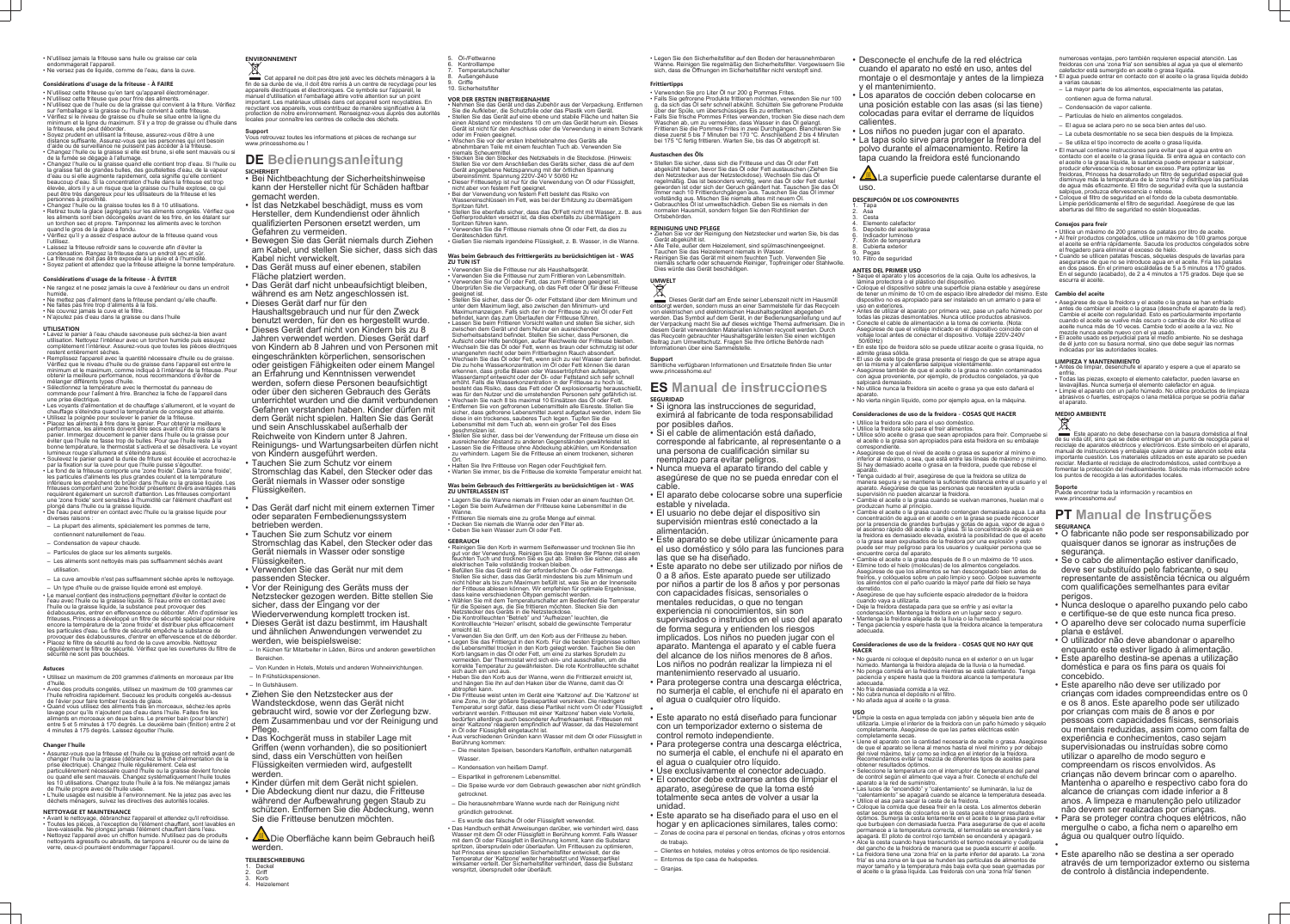# **OPRINCESS**

- **EN** Instruction manual NL Gebruiksaanwijzing
- FR Mode d'emploi
- **ES** Manual de usuario
- **PT** Manual de utilizador
- **SV** Bruksanvisning PL Instrukcja obsługi

**IT** Manuale utente

- **DE** Bedienungsanleitung **CS** Návod na p<br>**ES** Manual de usuario **SK** Návod na p **CS** Návod na použití **SK** Návod na použitie
	- **RU** Руководство по эксплуатации



**PARTS DESCRIPTION / ONDERDELENBESCHRIJVING / DESCRIPTION DES PIÈCES / TEILEBESCHREIBUNG / DESCRIPCIÓN DE LAS PIEZAS / DESCRIÇÃO DOS COMPONENTES / DESCRIZIONE DELLE PARTI / BESKRIVNING AV DELAR /**  COMPONENTES / DESCRIZIONE DELLE PARTI / BESKRIVNING AV DELAR /<br>OPIS CZĘŚCI / POPIS SOUČÁSTÍ / POPIS SÚČASTÍ / OПИСАНИЕ ЗАПЧАСТИ

Double Fryer 01.183123.01.001



**www.princesshome.eu**

© Princess 2019

回透回



# • Para se proteger contra choques elétricos, não mergulhe o cabo, a ficha nem o aparelho em água ou qualquer outro líquido.

- Utilize o aparelho apenas com o conector adequado.
- Deve retirar o cabo antes de limpar o aparelho. Certifique-se de que a entrada está completamente seca antes de utilizar novamente a unidade.
- Este aparelho destina-se a ser usado em aplicações domésticas e semelhantes tais como:
- Zonas de cozinha profissional em lojas, escritórios e outros ambientes de trabalho.
- Por clientes de hotéis, motéis e outros ambientes de tipo residencial. – Ambientes de dormida e pequeno almoço.
- Quintas.
- Desligue a ficha da tomada quando o aparelho não estiver a ser utilizado, antes de montar ou desmontar e antes de limpar e proceder à manutenção.
- Os aparelhos de cozinha devem ser colocados numa situação estável com as pegas (se existirem) posicionadas para evitar derramamentos de líquidos quentes.
- As crianças não devem brincar com o aparelho.
- A tampa destina-se apenas a proteger a fritadeira contra poeiras durante o armazenamento. Retire a tampa durante a utilização da fritadeira.
- A superfície poderá aquecer durante a utilização.

# **DESCRIÇÃO DOS COMPONENTES**

**UTILIZAÇÃO** • Lave os cestos em água quente e seque-os bem antes de os utilizar. Limpe o interior da panela com um pano húmido e seque-o completamente. Assegure-se de que todas as peças eléctricas estão completamente secas.

- 1. Tampa 2. Pega
- Cesto 4. Elemento de aquecimento
- 5. Cubas de óleo / gordura
- Luz indicadora 7. Botão de temperatura
- Cuba exterior
- Pegas 10. Filtro de segurança
- **ANTES DA PRIMEIRA UTILIZAÇÃO**
- Retire o aparelho e os acessórios da caixa. Retire os autocolantes, a película ou plástico de proteção do aparelho.
- Coloque o aparelho sobre uma superfície plana e estável e deixe, no mínimo, 10 cm de espaço livre à volta do aparelho. Este aparelho não está adaptado para a instalação num armário ou para a utilização no exterior.
- Antes de utilizar o aparelho pela primeira vez, limpe todas as peças amovíveis com um pano húmido. Nunca utilize produtos abrasivo • Ligue o cabo de alimentação à tomada. (Nota: Antes de ligar o
- dispositivo, certifique-se de que a tensão indicada no dispositivo corresponde à tensão local. Tensão 220V-240V 50/60Hz) • Este tipo de fritadeira só está adaptada para ser utilizada com óleo ou
- gordura líquida, e não com gordura sólida. • Ao utilizar gordura sólida há o risco da água se infiltrar na gordura o que a fará salpicar com força quando aquecida.
- Assegure-se também de que o óleo ou a gordura não está contaminado com água, como acontece, por exemplo, com produtos congelados, o que causará salpicos excessivos.
- Nunca utilize a fritadeira sem óleo ou gordura pois danificará o
- aparelho. Nunca verta nenhum líquido, como por exemplo, água, na panela.
- **Precauções a tomar ao utilizar a fritadeira SIM**
- Utilizar só a fritadeira como um electrodoméstico.
- Utilizar só a fritadeira para fritar alimentos. • Utilizar só óleo ou gordura adequado para fritar. Verificar no rótulo da embalagem se o óleo ou o produto à base de gordura é adequado
- para esta fritadeira. Assegurar-se que o nível do óleo ou da gordura está acima do nível mínimo ou se está abaixo do nível máximo, entre as linhas dos níveis mínimo e máximo. Se há demasiado óleo ou gordura na fritadeira, pode transbordar.
- Ter cuidado ao fritar, certificar-se de que a fritadeira é utilizada de modo seguro mantendo uma distância suficiente entre o utilizador e o aparelho. Certificar-se de que a fritadeira se encontra fora do alcance
- de pessoas com necessidades especiais ou de supervisão. • Mudar o óleo ou a gordura quando começar a ficar com cor acastanhada, mau cheiro ou fumo ao começar a fritar.
- Mudar o óleo ou a gordura quando contiver demasiada água. Poder reconhecer o alto teor de água no óleo ou na gordura pela formação de bolhas grandes e gotas de água, vapor de água ou aumento rápido do óleo ou da gordura. Se o teor do óleo na fritadeira é demasiado alto, é possível ocorrer risco de explosão se o óleo ou a gordura verter, o que pode ser bastante perigoso para os utilizadores da fritadeira e para as pessoas que estejam perto dela.
- Mudar o óleo ou a gordura após 8 ou 10 utilizações no máximo. • Retirar todo o gelo (camadas de gelo) sobre os alimentos congelados. Certificar-se de que os alimentos fritos escorrem antes, dispondo-os
- em camadas sobre um pano de cozinha limpo. Absorver os alimentos com um pano de cozinha quando a maioria do gelo estiver derretido. • Certificar-se de que tem espaço suficiente à volta da fritadeira
- enquanto a estiver a utilizar. Deixar a fritadeira arrefecer sem a tampa colocada a fim de evitar
- condensação. Manter a fritadeira num local seco e seguro. • Manter a frigideira afastada de locais húmidos ou chuva.
- Ser paciente e esperar até a fritadeira atingir a temperatura correcta.
- Utilize 200 gramas de batatas no máximo por cada litro de óleo. • Quando utilizar produtos congelados, utilize 100 gramas no máximo
- porque o óleo arrefece rapidamente. Agite os produtos congelados sobre a banca da cozinha para retirar o gelo em excesso. • Quando são utilizadas batatas congeladas, seque-as após a lavagem para assegurar que a água não se infiltra no óleo. Frite as batatas em duas vezes. A primeira vez (fervura) de 5 a 5 minutos a 170 graus. A segunda vez (finalização) de 2 a 4 minutos a 175 graus. Deixe que o

# **Precauções a tomar ao utilizar a fritadeira - NÃO**

- Guardar ou colocar nunca as cubas fora dos seus lugares ou num local húmido. Manter a fritadeira em locais húmidos ou à chuva.
- Colocar os alimentos na fritadeira quando estiver a aquecer. Ser paciente e esperar até a fritadeira atingir a temperatura correcta.
- Fritar demasiados alimentos de uma vez só. • Nunca cobrir as cubas e o filtro.
- Adicionar água ao óleo ou à gordura.

• Encha o aparelho com a quantidade de óleo ou gordura necessária. Assegure-se de que o aparelho é cheio, pelo menos, até ao nível mínimo e de que não ultrapassa o nível máximo, como indicado no

> La superficie può riscaldarsi molto durante l'uso.

#### Coperchio 2. Impugnatura

- Cestello 4. Elemento riscaldante
- Vaschetta olio/grasso
- Spia dell'indicatore Pulsante della temperatura
- Struttura esterna
- **Impugnature**
- interior da fritadeira. Para obter melhores resultados, aconselha-se a que evite misturar tipos de óleo diferentes. • Selecione a temperatura com o botão da temperatura no painel de
- controlo para os alimentos que deseja fritar. Insira a ficha do aparelho na tomada. • As luzes de "alimentação" e "aquecimento" irão iluminar-se, a luz de
- "aquecimento" irá apagar-se quando a temperatura desejada for alcançada. • Utilize a pega para levantar os cestos da fritadeira.
- Coloque os alimentos a fritar nos cestos. Para obter melhores
- resultados, os alimentos devem estar secos antes de serem colocados nos cestos. Mergulhe o cesto no óleo ou na gordura devagar para evitar que se formem bolhas demasiado grandes à superfície. Para assegurar que o óleo está a uma temperatura correcta, o termóstato deverá ligar e desligar. A luz de controlo vermelha também deverá ligar e desligar • Levante os cestos quando o tempo de fritura tiver decorrido e pendure-
- os no gancho da panela para que o óleo possa escorrer. • A fritadeira possui uma "zona fria" na parte inferior do aparelho. A "zona fria" é uma zona onde se acumulam as partículas de alimentos de maiores dimensões e a temperatura inferior evita que se queimem no óleo ou gordura líquida quentes. As fritadeiras com uma "zona fria" possuem diversas vantagens, mas requerem também atenção especial. .<br>As fritadeiras com "zona fria" são sensíveis à água dado que o elemento de aquecimento fica imerso em óleo ou gordura líquida.
- A água pode misturar-se no óleo ou na gordura líquida por diversas razões: – A maior parte dos alimentos, principalmente as batatas, contêm água. – Condensação de vapor quente.
- Partículas de gelo em alimentos congelados.
- Alimentos que são lavados e não são minuciosamente secos antes de fritar
- Secagem incompleta da cuba amovível após a lavagem.
- Utilização de um tipo de óleo ou gordura líquida errado. • O manual apresenta instruções para evitar que a água se misture no óleo ou na gordura líquida. Se a água se misturar no óleo ou na gordura líquida, a substância poderá começar a salpicar, efervescer ou transbordar excessivamente. Para otimizar as fritadeiras, a Princess desenvolveu um filtro de segurança especial que reduz ainda mais a temperatura da "zona fria" e distribui as partículas de água de modo mais eficaz. O filtro de segurança evita que a substância salpique,
- efervesça ou transborde. • Coloque o filtro de segurança na parte inferior da cuba amovível. Limpe regularmente o filtro de segurança. Certifique-se de que as aberturas no filtro de segurança não estão bloqueadas.

# **Sugestões para fritar**

óleo escorra.

# **Mudar o óleo**

- Certifique-se de que a fritadeira e o óleo ou a gordura arrefeceram antes de mudar estes últimos (retire a ficha do aparelho da tomada). Mude o óleo regularmente. Isto é particularmente necessário quando a cor do óleo ou da gordura escurece ou sofre alterações no cheiro. Mude sempre o óleo após o utilizar em 10 frituras. Mude o óleo de uma só vez.
- Nunca misture óleo novo com antigo. • O óleo usado é prejudicial para o meio ambiente. Não deite fora óleo juntamente com lixó normal e siga os procedimentos indicados pelas autoridades locais.

# **LIMPEZA E MANUTENÇÃO**

• Antes de limpar, desligue o aparelho da tomada e aguarde até arrefecer. • Todas as peças, exceto o elemento de aquecimento, podem ser lavadas na máquina de lavar louça. Nunca mergulhe o elemento de aquecimento em água.

#### • Limpe o aparelho com um pano húmido. Nunca use produtos de limpeza agressivos e abrasivos, esfregões de metal ou palha de aço, que danifica o dispositivo.



Este aparelho não deve ser depositado no lixo doméstico no fim da sua vida útil, mas deve ser entregue num ponto central de reciclagem de aparelhos domésticos elétricos e eletrónicos. Este símbolo indicado no aparelho, no manual de instruções e na embalagem chama a sua atenção para a importância desta questão. Os materiais utilizados neste aparelho podem ser reciclados. Ao reciclar aparelhos domésticos usados, está a contribuir de forma significativa para a proteção do nosso ambiente. Solicite às autoridades locais informações relativas aos pontos de recolha.

# **Assistência**

Encontra todas as informações e peças de substituição disponíveis em www.princesshome.eu!

# **IT Istruzioni per l'uso SICUREZZA**

Questo apparecchio non deve essere posto tra i rifiuti domestici alla fine del suo ciclo di vita, ma deve essere smaltito in un centro di riciclaggio per dispositivi elettrici ed elettronici domestici. Questo simbolo sull'apparecchio, il manuale di istruzioni e la confezione sottolineano tale importante questione. I materiali usati in questo apparecchio possono essere riciclati. Riciclando gli apparecchi domestici è possibile contribuire alla protezione dell'ambiente. Contattare le autorità locali per informazioni in merito ai punti di raccolta.

- Il produttore non è responsabile di eventuali danni e lesioni conseguenti la mancata
- osservanza delle istruzioni di sicurezza. • Se il cavo di alimentazione è danneggiato, deve essere sostituito dal produttore, da un addetto all'assistenza o da personale con qualifiche analoghe per evitare rischi.
- Non spostare mai l'apparecchio tirandolo per il cavo e controllare che il cavo non possa rimanere impigliato.
- Collocare l'apparecchio su una superficie stabile e piana.
- Non lasciare mai l'apparecchio senza sorveglianza quando è collegato all'alimentazione.
- Questo apparecchio è destinato a un uso esclusivamente domestico e deve essere utilizzato soltanto per gli scopi previsti.
- L'apparecchio non deve essere utilizzato da bambini di età compresa fra 0 e 8 anni. L'apparecchio può essere utilizzato da bambini di almeno 8 anni e da persone con ridotte capacità fisiche, sensoriali o mentali oppure senza la necessaria pratica ed esperienza sotto

la supervisione di un adulto o dopo aver ricevuto adeguate istruzioni sull'uso in sicurezza dell'apparecchio e aver compreso i possibili rischi. I bambini non devono giocare con l'apparecchio. Mantenere l'apparecchio e il relativo cavo fuori dalla portata dei bambini di età inferiore agli 8 anni. I bambini non devono eseguire interventi di manutenzione e pulizia. • Per proteggersi dalle scosse elettriche, non immergere il cavo, la spina o l'apparecchio nell'acqua né in qualsiasi altro liquido.

- •
- 
- 
- 
- 
- 

• Il funzionamento di questo apparecchio non prevede l'utilizzo di un timer esterno o di un telecomando separato.

- Per proteggersi dalle scosse elettriche, non immergere il cavo, la spina o l'apparecchio nell'acqua né in qualsiasi altro liquido. • Usare l'apparecchio solo con il connettore
- appropriato. • È necessario rimuovere il connettore prima di
- pulire l'apparecchio, assicurarsi che l'ingresso sia completamente asciutto prima di usare di nuovo l'unità.
- Questo apparecchio è concepito per uso domestico e applicazioni simili come: – Aree cucine per il personale in negozi, uffici e altri ambienti lavorativi.
- Per i clienti in hotel, motel e altri ambienti di tipo residenziale. – Ambienti di tipo Bed and breakfast.

# – Fattorie.

• Se l'apparecchio non viene utilizzato, prima di eseguire operazioni di montaggio o smontaggio e prima di effettuare interventi di pulizia e

- manutenzione, scollegare sempre la spina dalla rete di alimentazione elettrica. • Gli apparecchi di cottura devono essere
- posizionati su una superficie stabile con i manici
- (se presenti) posizionati in modo tale da evitare fuoriuscite di liquidi caldi. • I bambini non devono giocare con
- l'apparecchio.

• Il coperchio ha il solo scopo di proteggere la friggitrice dalla polvere quando viene riposta. Rimuovere il coperchio quando la friggitrice è in funzione.

**DESCRIZIONE DELLE PARTI**

10. Filtro di sicurezza

# **PRIMA DEL PRIMO UTILIZZO**

- Estrarre apparecchio e accessori dall'imballaggio. Rimuovere adesivi, pellicola protettiva o plastica dall'apparecchio. • Posizionare l'apparecchio su una superficie piana stabile e assicurare un minimo di 10 cm di spazio libero intorno. Questo apparecchio non è
- idoneo per l'installazione in un armadietto o per uso all'aperto. • Prima di usare l'apparecchio per la prima volta, pulire tutte le parti amovibili con un panno umido. Non utilizzare mai prodotti abrasivi. • Inserisci il cavo di alimentazione nella presa. (Nota: Assicurarsi che la
- tensione indicata sull'apparecchio corrisponda alla tensione locale prima di collegarlo. Tensione 220 V-240 V 50/60 Hz) Questo tipo di friggitrice può essere usata solo con olio o grasso liquido
- e non con grasso solido. • L'uso di grasso solido provoca il rischio di trattenere l'acqua nel grasso che causa schizzi violenti quando si riscalda.
- Assicurarsi anche che il grasso/olio non sia contaminato con acqua, per esempio prodotti congelati, che causerebbero schizzi eccessivi. • Non usare mai la friggitrice senza olio o grasso in quanto ciò potrebbe danneggiare l'apparecchio.

• Non versare mai liquidi, come acqua, nella vaschetta.

#### **Considerazioni per l'uso della friggitrice - FARE** • Usare la friggitrice solo per utilizzo domestico.

• Usare la friggitrice solo per friggere cibo.

- Usare solo olio o grasso idoneo per friggere. Verificare sulla confezione se il grasso o l'olio è idone per questa friggitrice. • Assicurarsi che il livello dell'olio o del grasso sia più alto del minimo e più
- basso del massimo, quindi tra le linee di minimo e massimo. Se c'è troppo grasso o olio nella friggitrice, esso potrebbe fuoriuscire. • Fare attenzione durante la friggitura, assicurandosi che la friggitrice sia usata in modo sicuro mantenendo una distanza sufficiente tra l'utente e
- l'apparecchio. Assicurarsi che le persone che hanno bisogno di assistenza o supervisione non accedano alla friggitrice. • Sostituire l'olio o il grasso quando diventa marrone o si produce cattivo
- odore o fumo all'avvio. • Sostituire l'olio o il grasso quando vi è troppa acqua in esso. È possibile rilevare l'alta concentrazione di acqua nell'olio o nel grasso attraverso grandi bolle e goccioline di acqua, vapore acqueo o aumento rapido
- nell'olio o nel grasso. Se la concentrazione dell'olio nella friggitrice è troppo alta, ci potrà essere la possibilità che il grasso o l'olio provocare un'esplosione, che può essere molto pericolosa per coloro che usano la friggitrice e coloro che sono vicini.
- Sostituire l'olio o il grasso dopo un utilizzo di 8/10 volte. • Rimuovere tutto il ghiaccio (molecole) dai cibi congelati. Assicurarsi che i cibi congelati siano prima scongelati, ponendoli in una tovaglia asciutta pulita. Premere il cibo con la tovaglia quando la maggior parte del ghiaccio è sciolta.
- Assicurarsi che vi sia spazio sufficiente intorno alla friggitrice quando in • Lasciare raffreddare la friggitrice scoperta per prevenire la condensa.
- Tenere la friggitrice in un luogo asciutto e sicuro.

uso.

• Tenere la friggitrice lontano da pioggia o umidità. • Avere pazienza e attendere finché la temperatura abbia raggiunto la temperatura giusta.

# **Considerazioni per l'uso della friggitrice - NON FARE**

- Non conservare o porre la vaschetta all'aperto o in un posto umido. Tenere la friggitrice lontano da pioggia o umidità. • Non porre cibo nella friggitrice mentre si sta riscaldando. Avere pazienza e attendere finché la temperatura non ha raggiunto la temperatura
- giusta. • Non friggere troppo cibo in un'unica volta.
- Non coprire mai la vaschetta e il filtro. • Non aggiungere acqua al grasso o all'olio.
- 
- **USO** Lavare il cestello in acqua e sapone e asciugare bene prima dell'uso. Pulire le parti interne con un panno umido e asciugare bene. Assicurarsi che tutte le parti elettriche siano completamente asciutte.
- Riempire l'apparecchio con la quantità di olio o grasso richiesta. Assicurarsi che l'apparecchio sia riempito almeno al livello minimo e non di più del livello massimo, come indicato all'interno della friggitrice. Per risultati ottimali consigliamo di evitare di mischiare diversi tipi di olio. • Selezionare la temperatura con il tasto apposito posizionato nel riquadro
- comandi per il cibo che si desidera friggere. Inserire la spina nella corrente. • Le luci "potenza" e "riscaldamento" si illumineranno, la luce
- "riscaldamento" sis pegnerà quando viene raggiunta la temperature desiderata.
- Usare la maniglia per sollevare il cestello dalla friggitrice • Porre il cibo da friggere nel cestello. Per i migliori risultati il cibo deve essere asciugato prima di essere posto nel cestello. Immergere il cestello nell'olio o nel grasso lentamente per evitare la formazione di bolle troppo forte. Per assicurare che l'olio sia alla temperatura corretta, il termostato commuterà su on e off. Anche la spia di controllo rossa si accende e si spegne.
- Sollevare il cestello quando il tempo di friggitura è trascorso e appenderlo al gancio nella vaschetta in modo che l'olio possa colare. • La friggitrice è dotata di una "zona fredda" sul fondo dell'apparecchio. La "zona fredda" è un'area in cui si depositano le particelle di cibo di dimensioni maggiori e dove la temperatura inferiore impedisce che vengano bruciate dall'olio o dal grasso liquido. Le friggitrici dotate di una 'zona fredda" presentano molti vantaggi, ma richiedono anche una
- particolare attenzione. Le friggitrici dotate di una "zona fredda" sono sensibili all'acqua, in quanto l'elemento riscaldante è immerso nell'olio o nel grasso liquido. • L'acqua può entrare in contatto con l'olio o con il grasso liquido per vari
- motivi:
- La maggior parte dei cibi, in particolare le patate, contengono naturalmente acqua.
- Condensa del vapore caldo.
- Particelle di ghiaccio presenti nei cibi congelati.
- Cibo lavato ma non completamente asciugato prima dell'uso.
- Contenitore estraibile non completamente asciutto dopo la pulizia. – Utilizzo di un tipo di olio o grasso liquido non idoneo.
- Il manuale contiene istruzioni per evitare che l'acqua entri in contatto con l'olio o con il grasso liquido. In caso di contatto dell'acqua con l'olio o il grasso liquido, la sostanza può iniziare a schizzare, spumeggiare o traboccare eccessivamente. Per ottimizzare le friggitrici, Princess ha creato uno speciale filtro di sicurezza che diminuisce ulteriormente la temperatura della "zona fredda" e distribuisce le particelle d'acqua con maggiore efficienza. Il filtro di sicurezza impedisce alle sostanze di schizzare, spumeggiare o traboccare.
- Collocare il filtro di sicurezza sul fondo del contenitore estraibile. Pulire regolarmente il filtro di sicurezza. Verificare che le aperture nel filtro di sicurezza non siano bloccate.

## **Consigli per friggitura**

- Usare un massimo di 200 g di patate fritte per litro di olio. • Se si usano prodotti congelati, usare un massimo di 100 g in quanto l'olio si riscalda rapidamente. Scuotere i prodotti congelati sul lavandino per
- rimuovere il ghiaccio in eccesso. • Se si usano patate fresche, asciugare le patate dopo averle lavate per assicurarsi che non finisca acqua nell'olio. Friggere le patate in due tornate. Prima volta (mondatura) 5 a 5 minuti a 170 °C. Seconda volta (finitura) 2 a 4 minuti a 175 °C. Permettere all'olio di gocciolare.

### **Cambio dell'olio**

- Assicurarsi che la friggitrice e l'olio o grasso siano raffreddati prima di cambiare l'olio o il grasso (rimuovere la spina dell'apparecchio dalla presa della corrente). Cambiare l'olio regolarmente. Ciò è in particolar modo necessario quando l'olio o il grasso diventa scuro o se l'odore cambia. Cambiare sempre l'olio dopo ogni 10 sessioni di frittura. Cambiare l'olio in un'unica volta. Non mescolare mai olio vecchio e
- nuovo. L'olio usato è nocivo per l'ambiente. Non smaltirlo con i rifiuti normali ma seguire le direttiva delle autorità locali.

### **PULIZIA E MANUTENZIONE**

- Prima della pulizia, scollegare l'apparecchio ed attendere che l'apparecchio si raffreddi.
- Tutte le parti, fatta eccezione per l'elemento riscaldante, sono lavabili in lavastoviglie. Non immergere mai l'elemento riscaldante in acqua. • Pulire l'apparecchio con un panno umido. Non usare mai detergenti duri e abrasivi, pagliette o lana d'acciaio, che danneggiano l'apparecchio.

# **AMBIENTE**

### **Assistenza**

Tutte le informazioni e le parti di ricambio sono disponibili sul sito www.princesshome.eu!

# **SV Instruktionshandbok SÄKERHET**

- Om dessa säkerhetsanvisningar ignoreras kan inget ansvar utkrävas av tillverkaren för eventuella skador som uppkommer.
- Om nätsladden är skadad måste den bytas ut av tillverkaren, dess servicerepresentant eller liknande kvalificerade personer för att undvika fara.
- Flytta aldrig apparaten genom att dra den i sladden och se till att sladden inte kan trassla in sig.
- Apparaten måste placeras på en stabil, jämn yta.
- Använd aldrig apparaten obevakad när den är ansluten till vägguttaget.
- Denna apparat får endast användas för hushållsändamål och endast för det syfte den är konstruerad för.
- Apparaten ska inte användas av barn upp till 8 år. Apparaten kan användas av barn från och med 8 års ålder och av personer med ett fysiskt, sensoriskt eller mentalt handikapp eller brist på erfarenhet och kunskap om de övervakas eller instrueras om hur apparaten ska användas på ett säkert sätt och förstår de risker som kan uppkomma. Barn får inte leka med apparaten. Håll apparaten och nätkabeln utom räckhåll för barn som är yngre än 8 år. Rengöring och underhåll ska inte utföras av barn.
- För att undvika elektriska stötar ska du aldrig sänka ned sladden, kontakten eller apparaten i vatten eller någon annan vätska.
- • Denna apparat är inte avsedd att användas med hjälp av en extern timer eller separat fjärrkontrollsystem.
- För att undvika elektriska stötar ska du aldrig sänka ned sladden, kontakten eller apparaten i vatten eller någon annan vätska.
- Apparaten får endast användas med lämplig kontakt.
- Kontakten måste tas bort innan apparaten ska rengöras, se till inloppet är helt torrt innan apparaten kommer att användas igen.
- Denna apparat är avsedd för hushållsbruk och liknande användningsområden, såsom:
- Personalkök i butiker, på kontor och i andra arbetsmiljöer. – Av gäster på hotell, motell och andra liknande boendemiljöer.
- "Bed and breakfast" och liknande boendemiljöer.
- Bondgårdar.
- Lossa nätkontakten från nätuttaget när apparaten inte används, före montering eller demontering och före rengöring och underhåll.
- Matlagningsapparater bör placeras stabilt med handtagen (om några finns) placerade för att undvika spill av varma vätskor.
- Barn får inte leka med apparaten.
- Locket är endast avsett att skydda fritösen från damm under lagring. Ta av locket när fritösen är i drift

<u>/<sup>∭</sup>N</u>Ytan kan bli varm vid användning.

# **DELBESKRIVNING**

- 1. Lock 2. Handtag 3. Korg
- Värmeelement 5. Olje/fett-skål

9. Handtag 10. Säkerhetsfilter

**FÖRE FÖRSTA ANVÄNDNING**

• Ta ut apparaten och tillbehören ur lådan. Avlägsna klistermärken,

skyddsfolie och plast från apparaten.

flytande fett, inte med fett i fast form.

• Placera enheten på en platt yta och se till att det finns 10 cm fritt utrymme runt enheten. Enheten lämpar sig inte för placering i ett skåp

eller för användning utomhus.

• Innan apparaten används för första gången, torka av alla avtagbara delar

med en dammtrasa. Använd aldrig slipande produkter.

• Sätt i strömkabeln i uttaget. (Obs: Kontrollera att spänningen som anges på enheten matchar spänningen i det lokala elnätet innan du ansluter enheten. Spänning 220–240 V 50/60 Hz) • Den här typen av fritös är endast lämplig att använda med olja eller

• Om du använder fett i fast form riskerar du att det finns vatten kvar i fettet, vilket gör att det kommer att stänka våldsamt vid upphettning. • Var också noga med att oljan/fettet inte är förorenat med vatten, från till exempel frysta produkter, eftersom detta kommer att orsaka kraftiga

stänkningar.

apparatei

Inḋikatorlampa **Temperaturknapp** Yttre skal

• Använd aldrig fritösen utan olja eller fett, det kommer att skada

• Häll aldrig någon vätska, som till exempel vatten, i fritösen.

**Att tänka på när du använder fritösen - ATT GÖRA** • Fritösen är endast avsedd för hushållsanvändning. • Fritösen är endast avsedd för att fritera livsmedel.

• Använd endast olja eller fett som är avsett för fritering. Kontrollera på förpackningen om fettet eller oljan är lämplig för denna fritös. • Kontrollera så att nivån på fettet eller oljan ligger över miniminivån och under maxnivån, dvs. mellan linjerna för minimi- och maxnivåerna. Om det är för mycket fett eller olja i fritösen kan det svämma över fritösen. • Var försiktig vid fritering, använd fritösen på ett säkert sätt genom att hålla tillräckligt avstånd mellan användaren och apparaten. Se till att personer som behöver extra hjälp eller tillsyn inte kan nå fritösen. • Byt oljan eller fettet när det blivit brunt, luktar illa eller ryker vid upphettning. • Byt olja eller fett när det har för mycket vatten i sig. Du kan se om det finns mycket vatten i oljan eller fettet genom att det finns stor bubblor och små vattendroppar, vattenånga eller att oljan eller fettet stiger snabbt. Om det är för mycket olja i fritösen finns det en risk för att fettet eller oljan söker sig ut genom en explosion, vilket kan vara mycket farligt för

användaren och de som står i närheten av fritösen. • Byt olja eller fett efter 8 till max 10 användningar.

• Ta bort all is (kristaller) från fryst mat. Kontrollera så att mat som ska stekas först är tinad, lägg maten i en torr ren handduk. Torka försiktigt

maten med handduken när det mesta av isen har smält.

• Se till att det är tillräckligt med plats runt fritösen när du använder den. • Låt fritösen svalna oövertäckt för att förhindra kondensering. Förvara

fritösen på en torr, säker plats. • Skydda fritösen mot regn och fukt.

• Ha tålamod och vänta tills fritösen har nått rätt temperatur.

**Att tänka på när du använder fritösen - GÖR INTE**

• Förvara eller placera aldrig skålen utomhus eller på en fuktig plats.

• Lägg inte mat i fritösen medan den värms upp. • Fritera inte för mycket mat på en gång.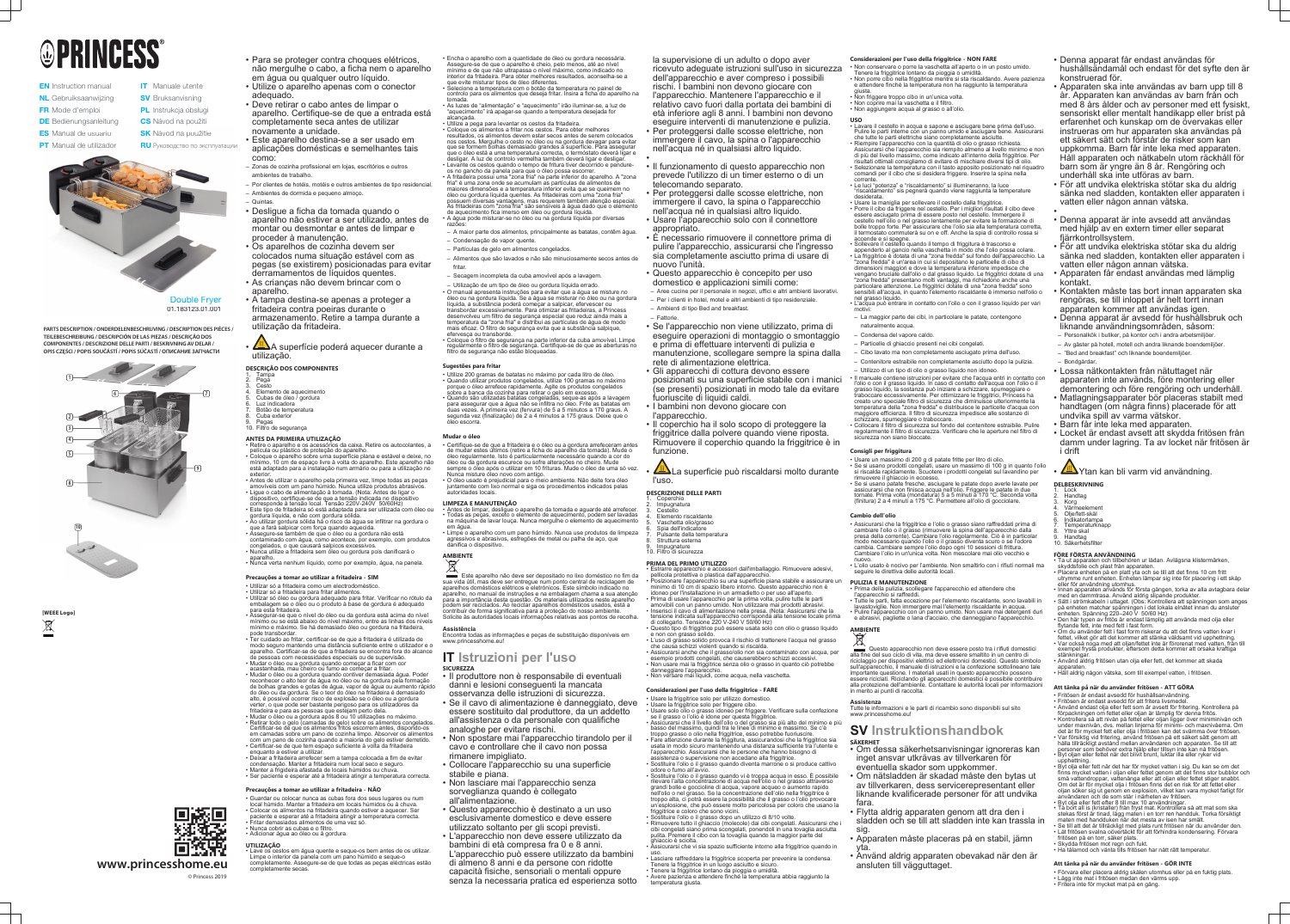#### • Täck aldrig över skålen och filtret. • Häll aldrig på vatten på fettet eller oljan.

# **ANVÄNDNING**

- Diska korgen i varmt tvålvatten och torka den noggrant innan användning. Rengör pannans insida med en fuktig trasa och torka den noggrant. Kontrollera så att alla elektriska delar är helt torra.
- Fyll på apparaten med den erforderliga mängden olja eller fett. Kontrollera så att apparaten är fylld minst till miniminivån och inte högre än maxnivån, enligt indikationerna på insidan av fritösen. För bästa
- resultat rekommenderar vi att du inte blandar olika typer av olja. • Välj temperatur med temperaturväljaren på kontrollpanelen för det livsmedel du tänkt fritera. Sätt i kontakten i vägguttaget. • Lamporna "ström" och "uppvärmning" tänds, lampan "uppvärmning"
- slocknar när den önskade temperaturen är uppnådd. • Använd handtaget och lyft korgen ur fritösen • Placera livsmedlet som ska friteras i korgen. För bästa resultat ska
- livsmedlet vara torrt innan det läggs i korgen. Sänk ned korgen i oljan eller fettet långsamt så att inte oljan bubblar upp för kraftigt. För att oljan alltid ska ha rätt temperatur kommer termostaten att sättas på och stängas av. Den röda kontrollampan kommer också att tändas och släckas.
- Lyft upp korgen när friteringstiden är uppnådd och häng den på kroken i pannan så att oljan kan droppa av. • Fritösen har en 'kall zon' i botten på apparaten. Den 'kalla zonen' är en
- zon dit större matpartiklar sjunker och den lägre temperaturen förhindrar att de bränns av oljan eller det flytande fettet. Fritöser med en 'kall zon' har många fördelar, men kräver också extra uppmärksamhet. Fritöser med en 'kall zon' är känsliga för vatten eftersom värmeelementen är nedsänkta i olja eller flytande fett. • Vatten kan komma i kontakt med oljan eller det flytande fettet av flera
- orsaker: – De flesta födoämnen, speciellt potatis, innehåller naturligt vatten.
- Kondensering av het ånga.
- Ispartiklar i frysta födoämnen.
- Livsmedlen sköljs men torkas inte ordentligt före tillagning.
- Den löstagbara pannan torkas inte ordentligt efter rengöring.
- Fel typ av olja eller flytande fett används.
- Handboken innehåller anvisningar om att hindra vatten från att komma i kontakt med oljan eller det flytande fettet. Om vatten kommer i kontakt med oljan eller det flytande fettet, kan substasen börja skvätta, skumma eller flöda över kraftigt. För att optimera fritöserna har Princess utvecklar ett speciellt säkerhetsfilter som sänker temperaturen i den 'kalla zonen' ytterligare och fördelar vatenpartiklarna mer effektivt. Säkerhetsfiltret
- hindrar substansen från att skvätta, skumma eller flöda över. • Placera säkerhetsfiltret på botten av den löstagbara pannan. Rengör säkerhetsfiltret regelbundet. Kontrollera att öppningarna i säkerhetsfiltret inte är tilltäppta.

slutat fungera. Den ska slängas vid en återvinningsstation för elektriskt och elektroniskt hushållsavfall. Denna symbol på apparaten, bruksanvisningen och förpackningen gör dig uppmärksam på detta. Materialen som används i denna apparat kan återvinnas. Genom att återvinna hushållsapparater gör du en viktig insats för att skydda vår miljö. Fråga de lokala myndigheterna var det finns insamlingsställer

# **Friteringstips**

- Använd max 200 gram chips per liter olja. Om du använder frysta produkter använder du max 100 gram eftersom oljan svalnar snabbt. Skaka frysta produkter ovanför vasken för att ta bort överflödig is.
- Om du använder färska chips torkar du dem efter att de tvättats så att inget vatten kommer med i oljan. Fritera chipsen i två omgångar. Först (blanchera) 5 till 10 minuter vid 170 grader. Sedan (avsluta) 2 till 4 minuter vid 175 grader. Låt oljan droppa av.

#### **Byte av oljan**

- Se till att fritösen och oljan eller fettet har svalnat innan du byter olja eller fett (ta ut kontakten ur eluttaget). Byt olja regelbundet. Detta är särskilt viktigt när oljan eller fettet blir mörkt eller börjar lukta annorlunda. Byt alltid olja efter 10 användningar. Byt all olja på en gång. Blanda aldrig
- gammal och ny olja. • Använd olja är skadlig för miljön. Släng den inte med det vanliga avfallet utan följ de lokala anvisningarna för hur den ska tas om hand.

## **RENGÖRING OCH UNDERHÅLL**

- Innan rengöring, dra ur kontakten och vänta tills apparaten har svalnat. • Alla delar, förutom värmeelementet, är diskmaskinsäkra. Sänk aldrig ner
- värmeelementet i vatten. • Rengör apparaten med en fuktig trasa. Använd aldrig starka och slipande rengöringsmedel, skursvamp eller stålull som skada
- apparaten.

# **OMGIVNING**

Denna apparat ska ej slängas bland vanligt hushållsavfall när den

**Support** Du hittar all tillgänglig information och reservdelar på www.princesshome.eu!

# **PL Instrukcje użytkowania BEZPIECZEŃSTWO**

- Producent nie ponosi odpowiedzialności za uszkodzenia w przypadku nieprzestrzegania instrukcji bezpieczeństwa.
- W przypadku uszkodzenia kabla zasilania, aby uniknąć zagrożenia, musi on być wymieniony przez producenta, jego agenta serwisowego lub • Do pojemników nigdy n ie wlewać żadnych płynów takich jak woda. osoby o podobnych kwalifikacjach.
- Nie wolno przesuwać urządzenia, ciągnąć za
- przewód ani dopuszczać do zaplątania kabla. • Urządzenie należy umieścić na stabilnej i
- wypoziomowanej powierzchni. • Nigdy nie należy zostawiać włączonego
- urządzenia bez nadzoru. • Urządzenie przeznaczone jest tylko do eksploatacji w gospodarstwie domowym, w sposób zgodny z jego przeznaczeniem.
- Dzieci w wieku od 0 do 8 lat nie mogą używać tego urządzenia. Z urządzenia mogą korzystać dzieci w wieku od 8 lat oraz osoby o ograniczonych możliwościach fizycznych, sensorycznych i psychicznych bądź nieposiadające odpowiedniej wiedzy i doświadczenia, pod warunkiem, że są nadzorowane lub otrzymały instrukcje dotyczące bezpiecznego używania urządzenia, a także rozumieją związane z tym zagrożenia. Dzieciom nie wolno bawić się urządzeniem.

Urządzenie oraz dołączony do niego kabel należy przechowywać poza zasięgiem dzieci, które nie ukończyły 8 lat. Czyszczenie i konserwacja dozwolona dla użytkownika nie mogą być wykonywane przez dzieci.

- Aby uniknąć porażenia prądem elektrycznym, nie należy zanurzać przewodu, wtyczki ani urządzenia w wodzie bądź w innej cieczy.
- • Urządzenie nie powinno być używane w połączeniu z zewnętrznym wyłącznikiem czasowym lub osobnym urządzeniem sterującym.
- Aby uniknąć porażenia prądem elektrycznym, nie należy zanurzać przewodu, wtyczki ani urządzenia w wodzie bądź w innej cieczy.
- Używaj urządzenie wyłącznie z właściwą wtyczką.
- Wtyczka musi zostać wyjęta z gniazdka na czas czyszczenia, upewnij się, że wejście będzie całkowicie suche przed ponownym użyciem.
- To urządzenie zaprojektowano do użycia w domu oraz w celu podobnych zastosowań w miejscach takich jak:
- Pomieszczenia kuchenne w sklepach, biurach i innych miejscach pracy
- Przez klientów w hotelach, motelach i innych ośrodkach tego typu. – Ośrodki oferujące noclegi ze śniadaniem.
- Gospodarstwa rolne.
- Wtyczkę zasilającą należy odłączyć od sieci, gdy urządzenie nie jest używane, przed jego montażem lub demontażem, a także przed czyszczeniem i czynnościami konserwacyjnymi.
- Urządzenia do gotowania należy umieszczać na stabilnym podłożu z rączkami (jeżeli są dostępne) w położeniu zapobiegającym rozlaniu gorącej cieczy.
- Dzieciom nie wolno bawić się urządzeniem. • Pokrywa ma na celu wyłącznie ochronę
- frytkownicy przed kurzem w czasie przechowywania. Gdy frytkownica pracuje, należy zdemontować pokrywę
- <u>W</u>∆Powierzchnia może stać się gorąca podczas użytkowania.

# **OPIS CZĘŚCI**

- 1. Pokrywa 2. Uchwyt
- 3. Kosz
- 4. Element grzejny 5. Miska na olej/tłuszcz
- 6. Wskaźnik świetlny Przycisk temperatury
- Obudowa zewnętrzna
- **Uchwyty** 10. Filtr zabezpieczający

# **PRZED PIERWSZYM UŻYCIEM**

- Urządzenie i akcesoria należy wyjąć z pudełka. Usuń z urządzenia naklejki, folię ochronną lub elementy plastikowe. • Urządzenie umieścić na odpowiedniej, płaskiej powierzchni i zapewnić minimum 10 cm wolnej przestrzeni wokół urządzenia. Urządzenie to nie jest przystosowane do montażu w szafce lub do użytkowania na wolnym powietrzu.
- Przed pierwszym użyciem urządzenia należy wytrzeć wszystkie wyjmowane części wilgotną szmatką. Nigdy nie należy używać
- szorstkich środków czyszczących. • Kabel zasilający należy podłączyć do gniazda elektrycznego. (Uwaga: przed podłączeniem urządzenia należy sprawdzić, czy napięcie wskazane na urządzeniu odpowiada napięciu sieci
- lokalnej. Napięcie 220–240 V 50/60 Hz) • Ten typ smażalni nadaje się do użytku tylko w przypadku, gdy jest
- napełniony olejem lub innym ciekłym tłuszczem., nie można go stosować do tłuszczów stałych. • Zastosowanie tłuszczu stałego pociąga za sobą ryzyko zatrzymania
- wody w tłuszczu, co prowadzi do gwałtownego rozpryskiwania się tłuszczu podczas podgrzewania. • Należy także sprawdzić, czy użyty olej/tłuszcz nie zawiera wody, np. z
- produktów mrożonych, gdyż może to powodować nadmierne rozbryzgi tłuszczu. • Nigdy nie używać frytkownicy bez oleju czy tłuszczu, gdyż spowoduje to
- uszkodzenie urządzenia.

- **Wskazówki dotyczące użytkowania frytkownicy DOZWOLONE** • Frytkownicę używać jedynie jako urządzenie do użytku domowego.
- Frytkownicę użytkować tylko do smażenia żywności.
- Stosować jedynie olej czy tłuszcz, który nadaje się do tej frytkownicy. Sprawdzić na opakowaniu, czy dany olej lub tłuszcz nadaje się do tego typu frytkownicy.
- Sprawdzić, czy poziom oleju lub tłuszczu jest wyższy od minimum i mniejszy od maksimum, tak aby mieścił się pomiędzy liniami minimum a maksimum. Zbyt duża ilość tłuszczu lub oleju wewnątrz frytkownicy doprowadzi do zalania urządzenia.
- Podczas smażenia należy być ostrożnym i pamiętać, aby utrzymywać bezpieczną odległość pomiędzy użytkownikiem a urządzeniem. Kontrolować, aby osoby wymagające szczególnego nadzoru czy pomocy, nie miały bezpośredniego dostępu do frytkownicy. • Olej lub tłuszcz zmienić, gdy staje się brązowy, wydaje zaczyna
- pachnieć spalenizną lub zaczyna dymić. • Olej lub tłuszcz wymienić, jeśli jest w nim zbyt dużo wody. Można
- rozpoznać dużą ilość wody w oleju czy innym tłuszczu poprzez widoczne duże pęcherze i krople wody, parę wodną czy gwałtowne podnoszenie się oleju czy tłuszczu. Jeśli zawartość wody w oleju znajdującym się w frytkownicy będzie zbyt duża, to pojawi się niebezpieczeństwo gwałtownego wydostawania się tłuszczu czy oleju, co może być niebezpieczne dla osób użytkujących frytkownicę lub znajdujących się w jej pobliżu. • Zmienić olej lub tłuszcz po upływie 8 maksymalnie 10 godzin jego
- użytkowania.
- Z zamrożonej żywności usunąć cały lód (wszystkie jego cząstki). Sprawdzić, czy zamrożona żywność przeznaczona do smażenia najpierw uległa całkowitemu rozmrożeniu, kładąc ją na czystej i suchej
- tkaninie, np. ręczniku. Żywność wytrzeć ręcznikiem, gdy już większość lodu uległa stopieniu. • Sprawdzić, czy wokół frytkownicy jest dostateczna ilość wolnej
- przestrzeni niezbędnej do jej użytkowania. • Aby uniknąć kondensacji pary na ściankach, pozostawiać frytkownicę do ostygnięcia bez przykrywania jej pokrywami. Frytkownicę przechowywać
- w suchym i bezpiecznym miejscu. • Frytkownicę trzymać z dala od deszczu czy wilgoci.
- Cierpliwie zaczekać, aż frytkownica osiągnie prawidłową temperaturę.

## **Wskazówki dotyczące użytkowania frytkownicy — NIEDOZWOLONE** • Nigdy nie przechowywać pojemników na zewnątrz czy też w wilgotnym

- miejscu.
- Nie wkładać pożywienia do frytkownicy, gdy jest ono w trakcie rozmrażania.
- Nie smażyć zbyt mocno i zbyt gwałtownie przygotowywanej żywności • Nigdy nie przykrywać pojemnika wraz z filtrem.
- Nigdy do oleju czy tłuszczu nie dodawać wody.

#### **UŻYTKOWANIE**

- Kosz przed użyciem umyć w ciepłej wodzie z dodatkiem płynu do mycia naczyń i dobrze wysuszyć. Wnętrze naczynia oczyścić wilgotną szmatką i dobrze je wysuszyć. Sprawdzić, czy wszystkie części elektryczne pozostają całkowicie suche.
- Urządzenie napełnić wymaganą ilością oleju lub tłuszczu. Sprawdzić, czy urządzenie jest wypełnione nie mniej niż do poziomu minimum i nie więcej niż do poziomu maksimum, które są zaznaczone po wewnętrznej stronie frytkownicy. W celu uzyskania optymalnych rezultatów zaleca się, aby nie mieszać różnych rodzajów oleju.
- Przełącznikiem temperatury na tabliczce sterowania wybrać temperaturę smażenia. Podłączyć wtyczkę kabla zasilania do gniazdka sieciowego. • Zapalą się kontrolki "power" (zasilanie) oraz "heating" (grzanie), kontrolka "heating" (grzanie) zgaśnie z chwilą osiągnięcia żądanej
- temperatury. • Aby wyjąć lub unieść koszyk z frytkownicy, należy używać do tego celu
- uchwytu. • Potrawę do smażenia umieścić w koszu. W celu uzyskania najlepszego rezultatu, żywność przed włożeniem do koszyka należy wysuszyć. Powoli zanurzać kosz w oleju lub tłuszczu, tak aby uniknąć zbyt silnego
- pienienia się. W celu zapewnienia właściwej temperatury oleju, termostat będzie się włączał i wyłączał. Także czerwona kontrolka będzie się zapalała i gasła. • Po upływie czasu smażenia unieść koszyk i zawiesić go na haku
- pojemnika, tak aby olej mógł spłynąć. • Frytkownica została wyposażona w zimną strefę znajdującą się u dołu urządzenia. Zimna strefa, to miejsce do którego przemieszczane są
- mniejsze kawałki żywności. Niższa temperatura gwarantuje, że nie spalają się one w oleju lub roztopionym tłuszczu. Frytkownice wyposażone w zimną strefę mają wiele zalet, jednak wymagają również dodatkowej ostrożności. Urządzenia z zimną strefą są wrażliwe na działanie wody, ponieważ element grzejny jest zanurzony w oleju lub roztopionym tłuszczu. • Do kontaktu oleju lub roztopionego tłuszczu z wodą może dojść z wielu

Tento spotřebič by neměl být po ukončení životnosti vyhazován do domovního odpadu, ale musí být dovezen na centrální sběrné místo k recyklaci elektroniky a domácích elektrických spotřebičů. Symbol na spotřebiči, návod k obsluze a obal vás na tento důležitý problém upozorňuje. Materiály použité v tomto spotřebiči jsou recyklovatelné. Recyklací použitých domácích spotřebičů významně přispějete k ochraně životního prostředí. Na informace vztahující se ke sběrnému místu se zeptejte na místním obecním úřadě.

przyczyn:

– Większość artykułów spożywczych, takich jak np. ziemniaki, zawiera

wodę.

– Gorąca para skrapla się.

– Cząstki lodu przylegające do zamrożonej żywności stapiają się. – Żywność po umyciu może zostać niedokładnie osuszona.

– Wyjmowana patelnia może nie zostać dokładnie osuszona po umyciu. – Użyty może zostać niewłaściwy rodzaj oleju lub roztopionego

zabezpieczający zapobiega rozchlapywaniu, burzeniu i przelewaniu się

tłuszczu.

• W instrukcji obsługi zawarto wskazówki pozwalające zapobiec kontaktowi oleju lub roztopionego tłuszczu z wodą. Jeżeli dojdzie do kontaktu wody z olejem lub roztopionym tłuszczem, płyn może zacząć nadmiernie rozpryskiwać się, burzyć lub przelewać. W celu optymalizacji

pracy frytkownic firma Princess opracowała specjalny filtr zabezpieczający jeszcze bardziej obniżający temperaturę w zimnej strefie i efektywniej rozprowadzający cząsteczki wody. Filtr

płynu.

• Umieścić filtr zabezpieczający na dnie wyjmowanej patelni. Filtr zabezpieczający należy regularnie czyścić. Należy upewnić się, że

otwory w filtrze zabezpieczającym nie są zablokowane.

**Wskazówki dotyczące smażenia**

• Używać maksymalnie 200 gramów frytek na litr oleju.

• W przypadku używania mrożonek stosować 100 gramów maksymalnie z powodu zbyt szybkiego schładzania się oleju. Aby usunąć nadmiar lodu,

zmrożone produkty strząsnąć nad zlewem.

• W przypadku użycia świeżych frytek, aby uniknąć dostania się wody do oleju, frytki wysuszyć po ich umyciu. Frytki smażyć w dwóch turach. Za pierwszym razem (blanszowanie) w czasie od 5 do 10 minut, w 170 stopniach. Za drugim razem (zrumienienie) w czasie od 2 do 4 minut w

175 stopniach. Odczekać, aż olej spłynie.

**Wymiana oleju**

wystygni

• Przed przystąpieniem do wymiany oleju lub tłuszczu sprawdzić, czy frytkownica wraz z olejem lub tłuszczem (przede wszystkim wyjąć wtyczkę zasilania urządzenia z gniazdka sieciowego). Regularnie wymieniać olej. Jest to szczególnie konieczne w przypadku zauważalnego zbrunatnienia oleju lub tłuszczu, lub zmiany zapachu. Zawsze wymieniać olej po 10 turach smażenia. Olej wymieniać w całości za jednym razem. Nigdy nie mieszać starego oleju ze świeżym. • Zużyty olej jest szkodliwy dla środowiska. Nie wyrzucać oleju wraz ze zwykłymi odpadami kuchennymi, lecz postępować według wytycznych

opublikowanych przez lokalne władze samorządowe.

**CZYSZCZENIE I KONSERWACJA**

• Przed czyszczeniem wyjąć wtyczkę z gniazda i odczekać, aż urządzenie

• Wszystkie części, z wyjątkiem elementu grzejnego, nadają się do mycia w zmywarce. Nigdy nie zanurzać elementu grzejnego w wodzie. • Zewnętrzną obudowę należy czyścić wilgotną szmatką. Nie należy nigdy używać ostrych ani szorstkich środków czyszczących, zmywaków do szorowania oraz druciaków, aby nie uszkodzić urządzenia.

**ŚRODOWISKO**

Po zakończeniu eksploatacji urządzenia nie należy wyrzucać go wraz z odpadami domowymi. Urządzenie to powinno zostać zutylizowane w centralnym punkcie recyklingu domowych urządzeń elektrycznych i elektronicznych. Ten symbol znajdujący się na urządzeniu, w instrukcjach użytkowania i na opakowaniu oznacza ważne kwestie, na które należy zwrócić uwagę. Materiały, z których wytworzono to urządzenie, nadają się do przetworzenia. Recykling zużytych urządzeń gospodarstwa domowego jest znaczącym wkładem użytkownika w ochronę środowiska. Należy skontaktować się z władzami lokalnymi, aby uzyskać informacje

dotyczące punktów zbiórki odpadów.

**Wsparcie**

www.princesshome.eu

Wszelkie informacje i części zamienne można znaleźć stronie

# **CS Návod k použití BEZPEČNOST**

• Při ignorování bezpečnostních pokynů nemůže být výrobce odpovědný za případná poškození. • Pokud je napájecí kabel poškozen, musí být vyměněn výrobcem, jeho servisním zástupcem nebo podobně kvalifikovanou osobou, aby se předešlo možným rizikům.

- Nikdy spotřebič nepřenášejte tažením za přívodní šňůru a ujistěte se, že se kabel nemůže zaseknout.
- Spotřebič musí být umístěn na stabilním a rovném povrchu.
- Nikdy nenechávejte zapnutý spotřebič bez dozoru.
- Tento spotřebič lze použít pouze v domácnosti za účelem, pro který byl vyroben.
- Tento spotřebič nesmí používat děti od 0 do 8 let. Tento spotřebič mohou osoby starší 8 let a lidé se sníženými fyzickými, smyslovými nebo mentálními schopnostmi či nedostatkem zkušeností a znalostí používat, pouze pokud jsou pod dohledem nebo dostali instrukce týkající se bezpečného použití přístroje a rozumí možným rizikům. Děti si nesmí hrát se spotřebičem. Udržujte spotřebič a kabel mimo dosahu dětí mladších 8 let. Čištění a údržba by neměla být prováděna dětmi.
- Abyste se ochránili před elektrickým výbojem, neponořujte napájecí kabel, zástrčku či spotřebič do vody či jiné tekutiny.
- Tento spotřebič není určen k tomu, aby byl ovládán pomocí externího časovače nebo odděleného systému dálkového ovládání. • Abyste se ochránili před elektrickým výbojem, neponořujte napájecí kabel, zástrčku či spotřebič do vody či jiné tekutiny. • Přístroj používejte pouze s vhodným
- konektorem.

•

- Konektor musí být předtím, než je přístroj čištěn, vyjmutý, prosím, zajistěte, aby byl vstup zcela suchý předtím, než bude přístroj opět v provozu.
- Tento spotřebič je určený k použití v domácnosti a k podobnému používání, jako například:
- kuchyňky personálu v obchodech, kancelářích a na jiných pracovištích.
- Klienty v hotelích, motelech a jiných ubytovacích zařízeních. – V penzionech.
- Na statcích a farmách.
- Když se spotřebič nepoužívá, odpojte před montáží nebo demontáží, jakož i před čištěním a údržbou, napájecí kabel ze síťové zástrčky • Varná zařízení je třeba nastavit do stabilní polohy s rukojeťmi (jsou-li nainstalovány) umístěnými tak, aby se zabránilo rozlití horkých kapalin.
- Děti si nesmí hrát se spotřebičem. • Kryt slouží k ochraně hlubokého pekáče před prachem během skladování. Je-li hluboký pekáč používán, kryt sejměte.
- Povrch může být během používání horký.
- **POPIS SOUČÁSTÍ**
- 1. Víko 2. Držadlo
- 3. Koš I opný prvek
- 5. Nádoba na olej/omastek 6. Světelný indikátor
- 7. Tlačítko teploty
- 8. Vnější kryt Rukojeti
- 10. Bezpečnostní filtr
- **PŘED PRVNÍM POUŽITÍM**
- Spotřebič a příslušenství vyjměte z krabice. Ze spotřebiče odstraňte nálepky, ochrannou fólii nebo plast. • Umístěte spotřebič na rovný stabilní povrch a zajistěte minimálně 10 cm volného prostoru kolem spotřebiče. Tento spotřebič není vhodný pro
- instalaci do skříně nebo pro venkovní použití. • Před prvním použitím tohoto spotřebiče otřete všechny odnímatelné součásti vlhkým hadříkem. Nikdy nepoužívejte brusné čisticí prostředky. • Napájecí kabel zapojte do zásuvky. (Poznámka: Před zapojením spotřebiče zkontrolujte, zda napětí uvedené na spotřebiči odpovídá
- místnímu síťovému napětí. Napětí 220–240 V 50/60Hz) • Do fritézy tohoto typu je vhodné použít olej či tekutý tuk, nikoli pevný tuk. • Použití pevného tuku sebou nese riziko, že je v tuku zachycena voda, která může způsobit silné prskání tuku při zahřátí.
- Přesvědčte se také, že olej/tuk neobsahuje vodu, například ze zmražených výrobků, ta by způsobila nadměrné stříkání. • Fritézu nikdy nepoužívejte bez oleje či tuku, protože by došlo k jejímu
- poškození. • Do fritovací nádoby nikdy nelijte žádnou tekutinu, například vodu.
- **Opatření pro používání fritovacího hrnce CO DĚLAT**
- Používejte fritézu pouze jako domácí spotřebič.
- Používejte fritézu pouze pro smažení potravin. • Používejte pouze olej nebo tuk, který je vhodný pro smažení.
- Zkontrolujte obal tuku či oleje, jsou-li pro tuto fritézu vhodné.
- Zajistěte, aby hladina tuku nebo oleje byla vyšší než minimum a nižší než maximum, tedy mezi čárou minima a maxima. Je-li ve fritéze příliš mnoho tuku nebo oleje, může z fritézy přetékat.
- Při smažení buďte opatrní, zajistěte, aby fritéza byla používána bezpečně, udržováním dostatečné vzdálenosti mezi uživatelem a zařízením. Zajistěte, aby osoby, které vyžadují mimořádnou asistenci či
- dohled, na fritézu nedosáhly. • Vyměňte olej či tuk, který má hnědou barvu nebo od začátku nepříjemně páchne či kouří.
- Vyměňte olej či tuk, ve kterém je příliš mnoho vody. Vysokou koncentraci vody v oleji či tuku poznáte podle velkých bublin a kapiček vody, vodní páry nebo rychlého stoupání oleje či tuku. Je-li koncentrace oleje ve fritéze příliš velká, může dojít k tomu, že tuk nebo olej s výbuchem vyletí, což může být velmi nebezpečné pro osoby, které fritézu používají, i pro ty, které jsou v její blízkosti. • Olej či tuk vyměňujte po 8. až maximálně 10. použití.
- Odstraňte všechen led (kousky) ze zmražených potravin. Zajistěte, aby zmrazené potraviny nejprve rozmrzly, tak, že je položíte na čistou suchou utěrku. Když se většina ledu rozpustí, osušte potraviny utěrkou.
- Zajistěte, aby při použití fritézy byl okolo ní dostatek prostoru • Nechejte fritézu vychladnout odkrytou, abyste zabránili srážení vody.
- Fritézu uchováveite na suchém bezpečném místě.
- Fritézu chraňte před deštěm či vlhkostí. • Buďte trpěliví a počkejte, dokud fritéza nedosáhne správné teploty.

# **Opatření pro používání fritovacího hrnce - CO NEDĚLAT**

- Neuskladňujte ani neumisťujte nádobu venku nebo na vlhkém místě. • Nevkládejte potraviny do fritézy, když se nahřívá.
- Nesmažte příliš velké množství pokrmu najednou. • Nikdy nezakrývejte nádobu ani filti
- Do oleje či tuku nepřidávejte vodu.
- **POUŽITÍ**
- Koš umyjte teplou mýdlovou vodou a před použitím ho vysušte. Vnitřek hrnce utřete vlhkým hadříkem a pečlivě ho vysušte. Zkontrolujte, zda jsou všechny elektrické součástky zcela suché.
- Spotřebič naplňte požadovaným množstvím oleje nebo tuku. Zkontrolujte, zda je spotřebič naplněn alespoň po minimální hladinu a ne výše než po maximální hladinu uvedené na vnitřní straně fritovacího hrnce. Pro optimální výsledky doporučujeme nemíchat různé typy olejů. • Pomocí spínače teploty na ovládacím panelu vyberte žádoucí teplotu
- pro potraviny, které chcete smažit. Vložte zástrčku do zásuvky. Rozsvítí se kontrolky "napájení" a "ohřev", kontrolka "ohřev" zhasne poté, co je dosaženo žádoucí teploty. • Abyste zdvihli košík z přístroje, použijte rukojeť.
- Do koše vložte potravinu, která se bude smažit. Pro dosažení co nejlepšího výsledku by potravina měla být před vložením do koše suchá. Koš ponořujte do oleje či tuku pomalu, abyste zabránili příliš silnému bublání oleje. Pro udržení správné teploty oleje se bude zapínat a vypínat termostat. Červená kontrolka se bude také rozsvěcet a zhasína • Po uplynutí doby smažení koš zvedněte a pověste na hák ve fritéze, aby
- mohl okapat olej.  $\bullet$  Hluboký  $\stackrel{.}{\mathsf{pe}}$ káč má v dolní části spotřebiče "chladnou oblast". "Chladná oblast" je část, kam spadají větší části potravin a nižší teplota brání jejich spálení olejem či roztaveným tukem. Hluboký pekáč s "chladnou oblastí" má mnoho výhod, vyžaduje však mimořádnou pozornost. Hluboká pánev s "chladnou oblastí" je citlivá na vodu, protože topné těleso je ponořeno do oleje či roztaveného tuku. • Voda se může dostat do styku s olejem nebo tekutým tukem v důsledku
- různých příčin: – Většina potravin, zejména brambory, přirozeně obsahují vodu.
- Kondenzace horské páry.
- Částečky ledu v mražených potravinách.
- Potraviny byly umyty, ale před použitím nebyly dostatečně osušeny.
- Vyjímatelná pánev nebyla po čištění pečlivě osušena.
- Byl použit chybný typ oleje či tekutého tuku. • Návod obsahuje pokyny jak zabránit styku vody s olejem nebo tekutým tukem. Pokud se voda dostane do styku s olejem nebo tekutým tukem, může dojít k rozstříknutí hmoty, zpěnění nebo přetečení. Pro
- optimalizaci hluboké pánve vyvinula společnost Princess speciální bezpečnostní filtr, které dále snižuje teplotu "chladné oblasti" a rozvádí částečky vody efektivněji. Bezpečnostní filtr brání rozstříknutí, zpěnění nebo přetečení látky.
- Bezpečnostní filtr umístěte na dno vyjímatelné pánve. Bezpečnostní filtr pravidelně čistěte. Zkontrolujte, zda nejsou otvory bezpečnostního filtru zablokovány.

# **Tipy na smažení**

- 
- Použijte maximálně 200 gramů hranolků na litr oleje. Použijete-li zmrazený výrobek, vezměte maximálně 100 gramů, protože olej rychle chladne. Zmrazený výrobek nad dřezem protřepte, aby se odstranil přebytečný led.
- Použijete-li čerstvé hranolky, po umytí je osušte, aby se do oleje nedostala voda. Hranolky smažte nadvakrát. Nejprve je 5 až 10 minut blanšírujte při 170 stupních. Nejprve je 2 až 4 minut blanšírujte při 175 stupních. Nechejte okapat olej.

### **Výměna oleje**

- Před výměnou oleje či tuku se ujistěte, že fritéza i olej či tuk jsou vychladlé (vytáhněte zástrčku spotřebiče ze zásuvky). Olej pravidelně vyměňujte. To je zvláště důležité, když olej či tuk ztmavne nebo změní vůni. Olej vyměňujte vždy po 10 smaženích. Olej vyměňte celý
- najednou. Nikdy nesměšujte starý a nový olej. • Použitý olej je škodlivý pro životní prostředí. Nevyhazujte jej s běžným odpadem, ale postupujte podle pokynů vašich místních úřadů.

# **ČIŠTĚNÍ A ÚDRŽBA**

- Před čištěním spotřebič vypněte ze zásuvky a počkejte, až vychladne. • Všechny díly, s výjimkou topného prvku, lze mýt v myčce nádobí. Topný prvek nikdy neponořujte do vody.
- Spotřebič vyčistěte vlhkým hadříkem. Nikdy nepoužívejte silné ani abrazivní čisticí prostředky, škrabku ani drátěnku, které poškozují spotřebič.

# **PROSTŘEDÍ**

# **Podpora**

Všechny dostupné informace a náhradní díly naleznete na adrese www.princesshome.eu!

# **SK Používateľská príručka BEZPEČNOSŤ**

- V prípade ignorovania týchto bezpečnostných pokynov sa výrobca vzdáva akejkoľvek zodpovednosti za vzniknutú škodu.
- Ak je napájací kábel poškodený, musí ho vymeniť výrobca, jeho servisný technik alebo podobné kvalifikované osoby, aby sa zamedzilo nebezpečenstvu.
- Spotrebič nikdy nepremiestňujte za kábel a dbajte na to, aby sa kábel nestočil.
- Spotrebič je treba umiestniť na stabilnú, rovnú plochu.
- Nikdy nenechávajte spotrebič zapnutý bez dozoru.
- Tento spotrebič sa smie používať iba na špecifikované účely v domácom prostredí. • Tento spotrebič nesmejú používať deti od 0 do 8 rokov. Tento spotrebič smejú detí staršie ako 8 rokov a osoby, ktoré majú znížené fyzické, senzorické alebo duševné schopnosti, alebo osoby bez patričných skúseností a/alebo znalostí používať, iba pokiaľ na nich dozerá osoba zodpovedná za ich bezpečnosť alebo ak ich táto osoba vopred poučí o bezpečnej
- obsluhe spotrebiča a príslušných rizikách. Deti sa nesmú hrať so spotrebičom. Spotrebič a napájací kábel uchovávajte mimo dosahu detí mladších ako 8 rokov. Čistenie a údržbu nesmú robiť deti.
- Napájací kábel, zástrčku ani spotrebič neponárajte do vody ani do žiadnej inej kvapaliny, aby sa predišlo úrazu elektrickým prúdom.
- • Tento spotrebič nie je určený na to, aby fungoval s externým časovačom, alebo bol ovládaný pomocou systému diaľkového ovládania.
- Napájací kábel, zástrčku ani spotrebič neponárajte do vody ani do žiadnej inej kvapaliny, aby sa predišlo úrazu elektrickým prúdom.
- 
- Používajte len spotrebič s vhodným konektorom.
- Pred čistením spotrebiča musíte vytiahnuť konektor. Ubezpečte sa prosím, že vstup je kompletne suchý, skôr ako spotrebič znovu použijete.
- Toto zariadenie je určené iba na používanie v domácnosti a na podobné účely a smie sa používať, napríklad:
- V kuchynských kútoch vyhradených pre personál v obchodoch, kanceláriách a v iných profesionálnych priestoroch.
- Smú ho používať klienti hotelov, motelov a iných priestorov, ktoré majú ubytovací charakter.
- V turistických ubytovniach.
- Na farmách.
- Pokiaľ sa spotrebič nepoužíva, pred montážou či demontážou, čistením a údržbou vždy
- vytiahnite napájací kábel zo sieťovej zásuvky. • Spotrebiče na varenie je treba umiestniť do stabilnej polohy s rukoväťami (pokiaľ ich majú) umiestnenými tak, aby sa zabránilo rozliatiu horúcich kvapalín.
- Deti sa nesmú hrať so spotrebičom.
- Veko slúži len na ochranu fritézy pred prachom počas skladovania. Keď je fritéza v prevádzke, veko dajte preč.

**EDO**Povrch môže byť pri používaní horúci.

**POPIS KOMPONENTOV**

1. Veko 2. Držadlo 3. Kôš 4. Ohrevné teleso 5. Miska na olej/tuk 6. Svetelný indikátor 7. Tlačidlo teploty 8. Vonkajší kryt **Rukoväte** 10. Bezpečnostný filter **PRED PRVÝM POUŽITÍM**

• Spotrebič a príslušenstvo vyberte z obalu. Zo spotrebiča odstráňte

nálepky, ochrannú fóliu alebo plastové vrecko.

• Zariadenie umiestnite na rovnú stabilnú plochu, pričom dbajte na to, aby okolo zariadenia ostal voľný priestor minimálne 10 cm. Tento výrobok

nie je vhodný pre inštaláciu do skrine či na použitie vonku. • Pred prvým použitím spotrebiča utrite všetky demontovateľné diely vlhkou handričkou. Nikdy nepoužívajte abrazívne výrobky. • Napájací kábel zapojte do zásuvky. (Poznámka: Pred zapojením spotrebiča skontrolujte, či napätie uvedené na spotrebiči zodpovedá

napätiu siete. Napätie 220 V-240 V, 50/60 Hz)

• Tento typ fritézy je vhodný len na použitie s olejom alebo tekutým tukom,

masťou a nie je vhodná na pevný tuk.

• Použitím pevného tuku alebo masti je tu riziko zadržiavania vody v masti, tuku, čo môže spôsobiť rozstreknutie a silné prskanie až násilie,

keď sa tuk zahreje.

• Taktiež zaistite, aby olej/tuk nebol kontaminovaný vodou, napríklad z mrazených produktov, to môže spôsobiť nadmerné rozstreknutie a

pofŕkanie.

• Fritézu nikdy nepoužívajte bez oleja či tuku, môže to poškodiť zariadenie. • Nikdy nelejte do fritézy žiadnu tekutinu, ako je voda napríklad.

**Upozornenia na používanie fritovacieho hrnca - ČO ROBIŤ** • Používajte fritézu len na domáce použitie ako domáci spotrebič. • Používajte fritézu len na smaženie a pečenie potravín, jedál. • Používajte len olej alebo tuk, masť, ktorá je vhodná na smaženie. Skontrolujte na balení, či je tuk alebo olej vhodný pre tento typ fritézy. • Zaistite, aby hladina tuku alebo oleja bola vyššia ako minimálna hranica a nižšia ako maximálna hranica, tak aby bola v rozpätí minima a maxima. Ak je príliš veľa oleja či masti vo fritéze, môže presiahnuť

hranicu a preliať sa cez fritézu.

• Buďte opatrný pri smažení a pečení, uistite sa, že fritéza sa používa bezpečným spôsobom tak, že budete dodržiavať vzdialenosť medzi užívateľom a zariadením. Uistite sa, že ľudia, ktorí potrebujú špeciálnu

pomoc alebo super dohľad a dozor nedosiahnu na fritézu.